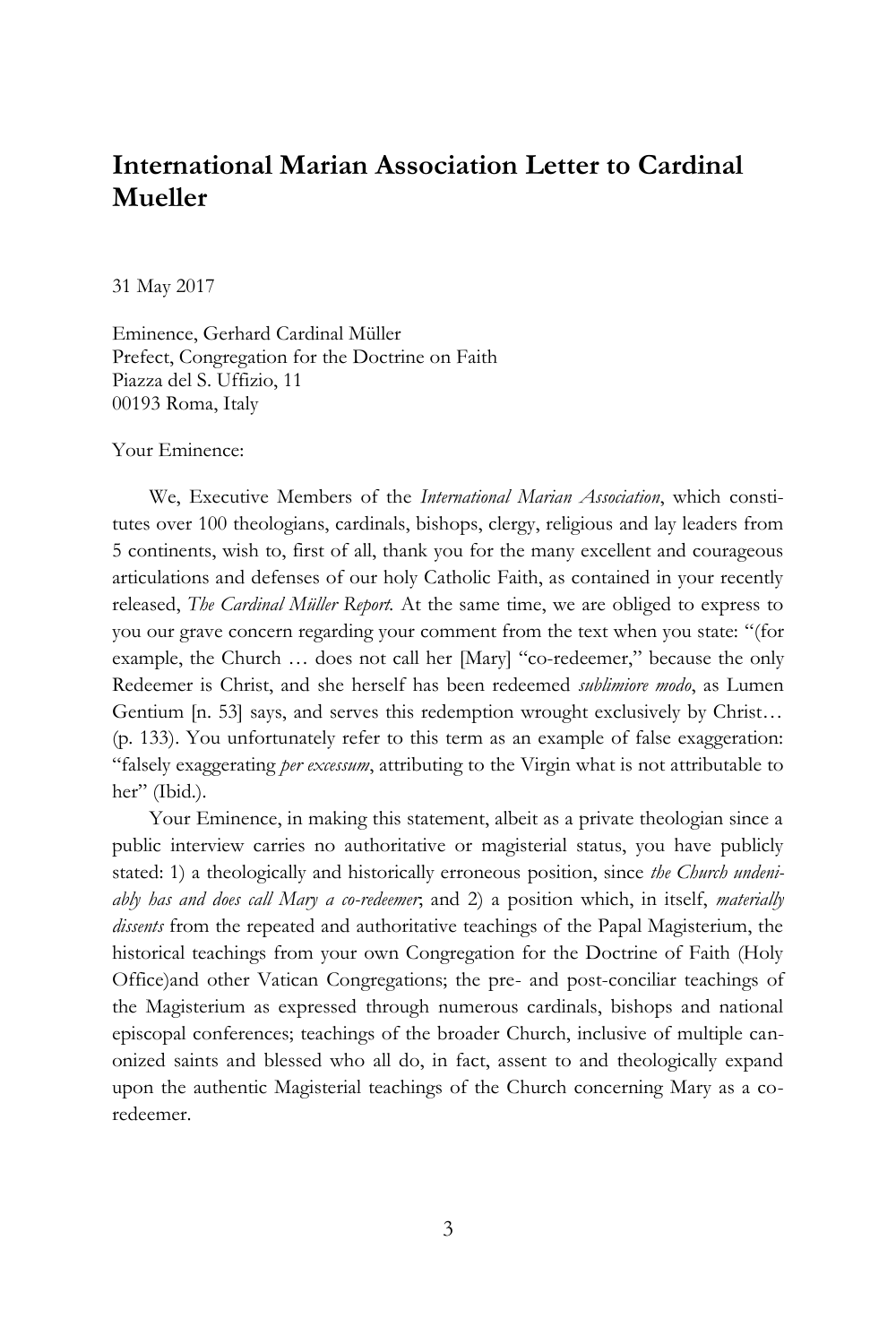For **clear and undeniable manifestations of the Church's repeated teachings of the Papal Magisterium on the doctrine of Marian Coredemption and uses of the term, "Co-redemptrix**," we cite the following examples:

**a. The pontificate of Pope St. Pius X**, during which the Congregation of Rites approved a prayer including "Co-redemptrix" (May 13, 1908, ASS, 1, 1908, p. 409); and the Holy Office granting indulgences to prayers calling Mary "Co-redemptrix "(AAS 5, 1913, p. 364; AAS 6, 1914, p. 108).

**b. The pontificate of Pope Benedict XV**, where he teaches in his 1918 apostolic letter, *Inter Sodalicia*: "we may rightly say that Mary redeemed the human together with Christ" (AAS 10, p. 181-2).

**c. The pontificate of Pius XI**, where, on three separate occasions, **Pius XI explicitly uses the term, "Co-redemptrix,** " and on one occasion defends the Co-redemptrix title as theologically legitimate in light of Our Lady's unique role in the Incarnation and the Redemption (*L'Osservatore Romano,* Dec. 1, 1933; *L'Osservatore Romano*, March 25, 1934, p. 1; *L'Osservatore Romano*, April 29- 30, 1935, p. 1).

**d. The pontificate of Pius XII**, who without using the term, teaches the doctrine of Marian Coredemption (*Mystici Corporis*, 1943, AAS, 35, 1943,p. 247; May 13, 1946, AAS, 38, p. 266; Encyclical, *Ad Caeli Reginam,* AAS 46, 1954, p. 635.

**e. Explicit doctrinal treatment of Marian Coredemption in the Second Vatican Council, Lumen Gentium, 58; 61**; Also *note praenotanda reference of Coredemptrix term as being "absolutely true in itself*" (*Acta Synodalia Sacrosancti Concilii Oecumenici Vaticani II, Volumen I, Periodus Prima, Pars IV* [Vatican City, 1971], p. 99).

**f. The pontificate of Pope St. John Paul II**, during which **Pope St. John Paul II explicitly uses the Co-redemptrix term on at least 6 different occasions** (cf. *Allocution to the Sick, September 8, 1982, Insegnamenti di Giovanni Paolo II*, Vol 3, 1982, 404; General Audience, December 10, 1982, *L'Osservatore Romano*, English ed., Dec. 18, 1982, p. 2; General Audience, Nov. 4, 1984, *L'Osservatore Romano*, English ed., Nov. 12, 1984, p. 1; *Homily at the Sanctuary of Our Lady of Alborada*, Guayaquil, Ecuador, Jan. 31, 1985, *L'Osservatore Romano,*  English ed., March 11, 1985; World Youth Day Allocution, May 31, 1985, *L'Osservatore Romano*, English ed., April 9, 1985, p. 12; Allocution to the Volunteers for the Sick at Lourdes, March 24, 1990, *Insegnamenti*, XIII/1, 1990, 743:1; *Allocution on Sixth Centenary Canonization of St. Brigid of Sweden,* October 6, 1991, *L'Osservatore Romano*, English ed., October 14, 1991, p. 4.).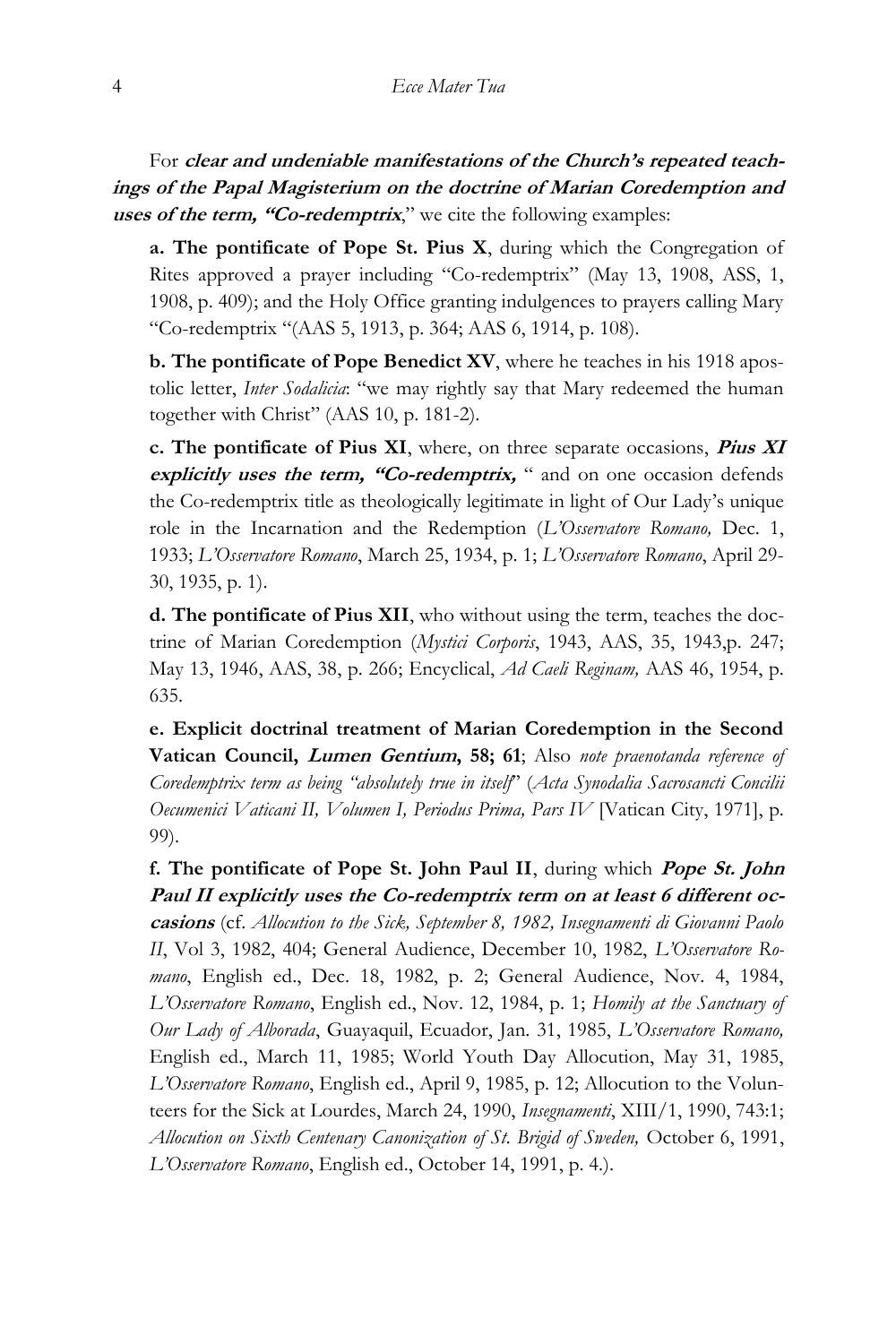**g.** Pope St. John Paul II repeatedly teaches Mary's *active role* in the obtaining of the grace of Redemption with and under Jesus Christ, for example:

The collaboration of Christians in salvation takes place after the Calvary event, whose fruits they endeavor to spread by prayer and sacrifice. Mary, instead, cooperated in the event itself and in the role of mother; thus her cooperation embraces the whole of Christ's saving work. She alone was associated in this way with the redemptive sacrifice that merited the salvation of all mankind. In union with Christ and in submission to him, **she collaborated in obtaining the graces of salvation for all humanity** (Pope St. John Paul II, "Cooperator in the Redemption" Audience, April 7, 1997*, L'Osservatore Romano,* English edition, April 16, 1997, p. 7; cf. also *Salvific Doloris*, 1984 n. 25; Papal Audience, April 2, 1997 Papal Audience, October 25, 1995).

**For Cardinals, Bishops, and Bishop Conferences as an authentic collegial manifestation of the Church's Magisterium, who "call Mary a coredeemer" and/or taught Marian Coredemption, we cite**:

**a. 190 cardinals and bishops from 1900 to 1950** who explicitly taught the doctrine that Mary was the "Coredemptrix of the human race" (Carol, *De Corredemptione Beatae Virginis Mariae*, *Civitas Vaticana*, 1950, p. 599).

**b. 309 cardinals and bishops from 1900 to 1950** who approved prayers or teachings of Marian Coredemption (Carol, *De Corredemptione Beatae Virginis Mariae*, 619.).

**c. March, 1943 Dutch Bishops Conference Consecration**, which consecrated the Netherlands to Mary as "Co-redemptrix."

**d. November 26, 1951 Formal Petition of Cardinal Arteaga y Betancourt and entire Hierarchy of Cuba for the Dogmatic Definition of Marian Coredemption**

**e. Dec. 8, 1959 –Marian Coredemption universally accepted as "certa et communissima doctrina"** Fr. C. Balic, O.F.M., Advisor to Holy Office, Vatican II Mariological Peritis, major theological contributor to *Lumen Gentium*, Ch. 8; and Founder and President of the International Marian Pontifical Academy**,** Acta, 1959 Lourdes Mariological Congress: *Cooperatio B. V. Mariae Et Ecclesiae Ad Christi Redemptionem*, Vol. IV, *Praefatio*, p. VII:

Admissa autem ab omnibus tamquam certa et communissima doctrina, beatissimam Virginem prorsus singularem et unicum locum tenere in oeconomia redemptionis, quippe quae sensu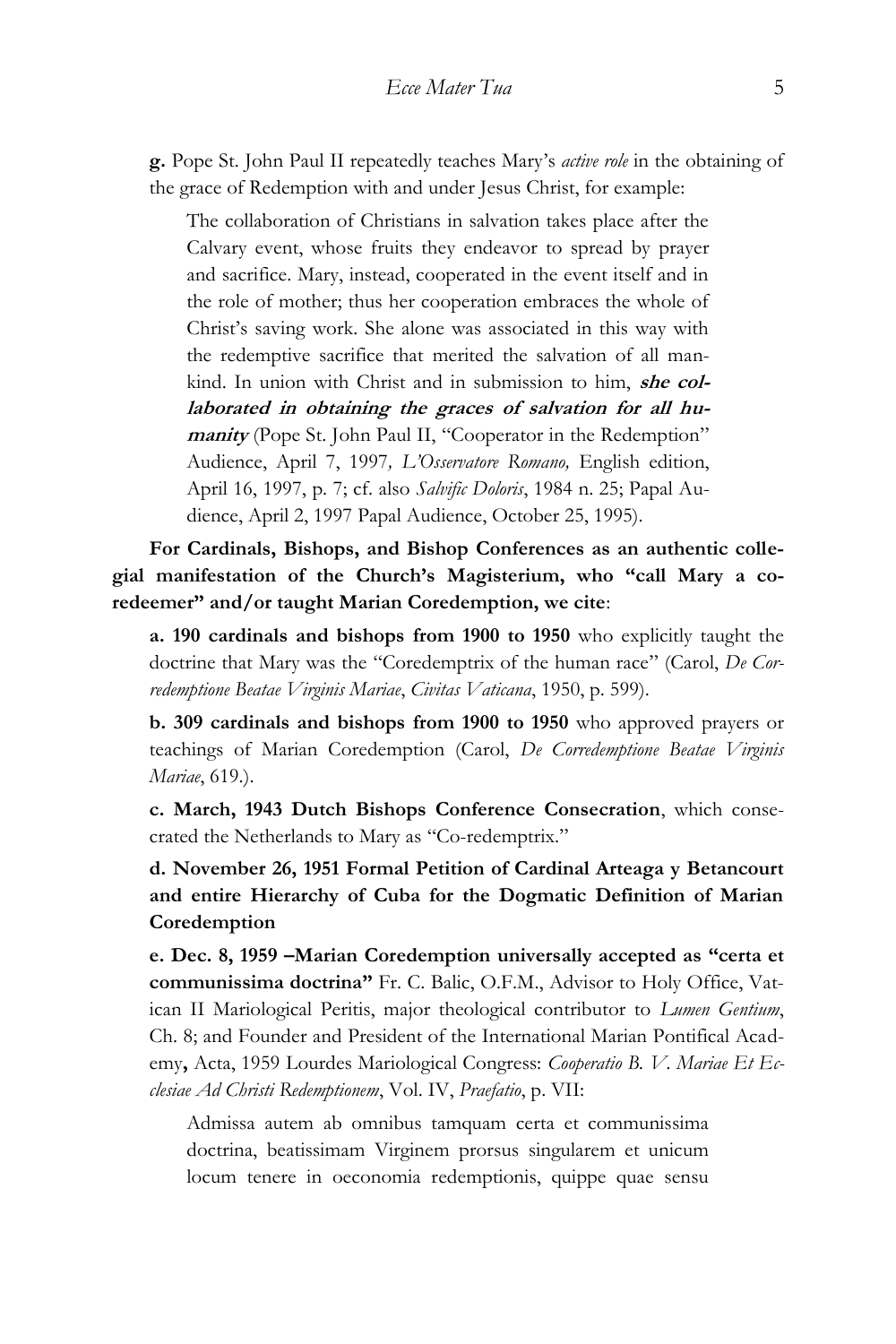vero, reali, proprio, cooperate sit ad nostrum redemptionem obiectivam, et nunc e caelo cooperetur in applicandis fructibus istius redemptionis, ulterius ipsamet natura istius cooperationis perscrutata est tum ad mentem traditionis christianae, tum rationis theologicae et Magisterii ecclesiastici.

**f. 57 Post-conciliar Cardinals** (**inclusive of 2 Papal theologians**) who have specifically taught the doctrinal role of Mary as a "Co-redemptrix"and/or supported the Co-redemptrix title: José Francisco Cardinal Robles Ortega, Ernesto Cardinal Corripio Ahumada, Juan Cardinal Carlos Aramburu, Paulo Evaristo Cardinal Arns, Luis Cardinal Aponte Martínez, Miguel Cardinal Obando Bravo, Guiseppe Cardinal Caprio, John Cardinal Carberry, M. Luigi Cardinal Ciappi, Albert Cardinal Decourtray, Bernardino Echeverría Ruiz, Vincenzo Cardinal Fagiolo, Jose Cardinal Freire Falcao, Juan Francisco Cardinal Fresno, Edouard Cardinal Gagnon, Jozef Cardinal Glemp, Hans Hermann Cardinal Groër, Henryk Roman Cardinal Gulbinowicz, Franjo Cardinal Kuharic, José Alí Cardinal Lebrún Moratinos, Cardinal Lyázuri Ricketts, Jean-Marie Cardinal Lustiger, Emmanuel Cardinal Nsubuga, John Cardinal O'Connor, Silvio Cardinal Oddi, Maurice Michael Cardinal Otunga, Antony Cardinal Padiyara, Opilio Cardinal Rossi, Pietro Cardinal Palazzini, Raúl Francisco Cardinal Primatesta, Antonio Cardinal Ribeiro, Aurelio Cardinal Sabattani, Juan Cardinal Sandoval Iñiguez, Alexyre Cardinal José María dos Santos, Jaime Cardinal Sin, Alphonse Cardinal Stickler, Joseph Cardinal Satowaki, Christoph Cardinal Schönborn, Adolfo Antonio Cardinal Suárez Rivera, Christian Cardinal Tumi, Paulos Cardinal Tzadua, Corrado Cardinal Ursi, Augusto Cardinal Vargas Alzamora, Ricardo Cardinal Vidal, Aloíso Lorscheider, Darío Catrillón Hoyos, Juan Landázuri Ricketts, Antonio José González Zumárraga, Joao Antonio da Silva Sariva, Geraldo Majella Agnelo; Georges Cardinal Cottier

**g. 573 Cardinals, Archbishops and Bishops from 1993 to 2017** who have petitioned the Holy See for the solemn definition of Mary as "Co-redemptrix" (see Attachment A)

**From Canonized Saints and Blesseds of the 20 and 21 st century who have explicitly "called Mary a co-redeemer**," we cite: Bl. Bartolo Longo; Bl. Luigi Orione; Bl. Idlephonse Cardinal Schuster; Bl. James Alberione; St. Gemma Galgani; St. Francis Xavier Cabrini; St. Maximilian Kolbe; St. Teresa Benedicta; St. Leopold Mandic; St. José Maria Escriva; Pope St. John Paul II; St. Teresa of Calcutta (cf. *With Jesus: The Story of Mary Co-redemptrix*, 213-229).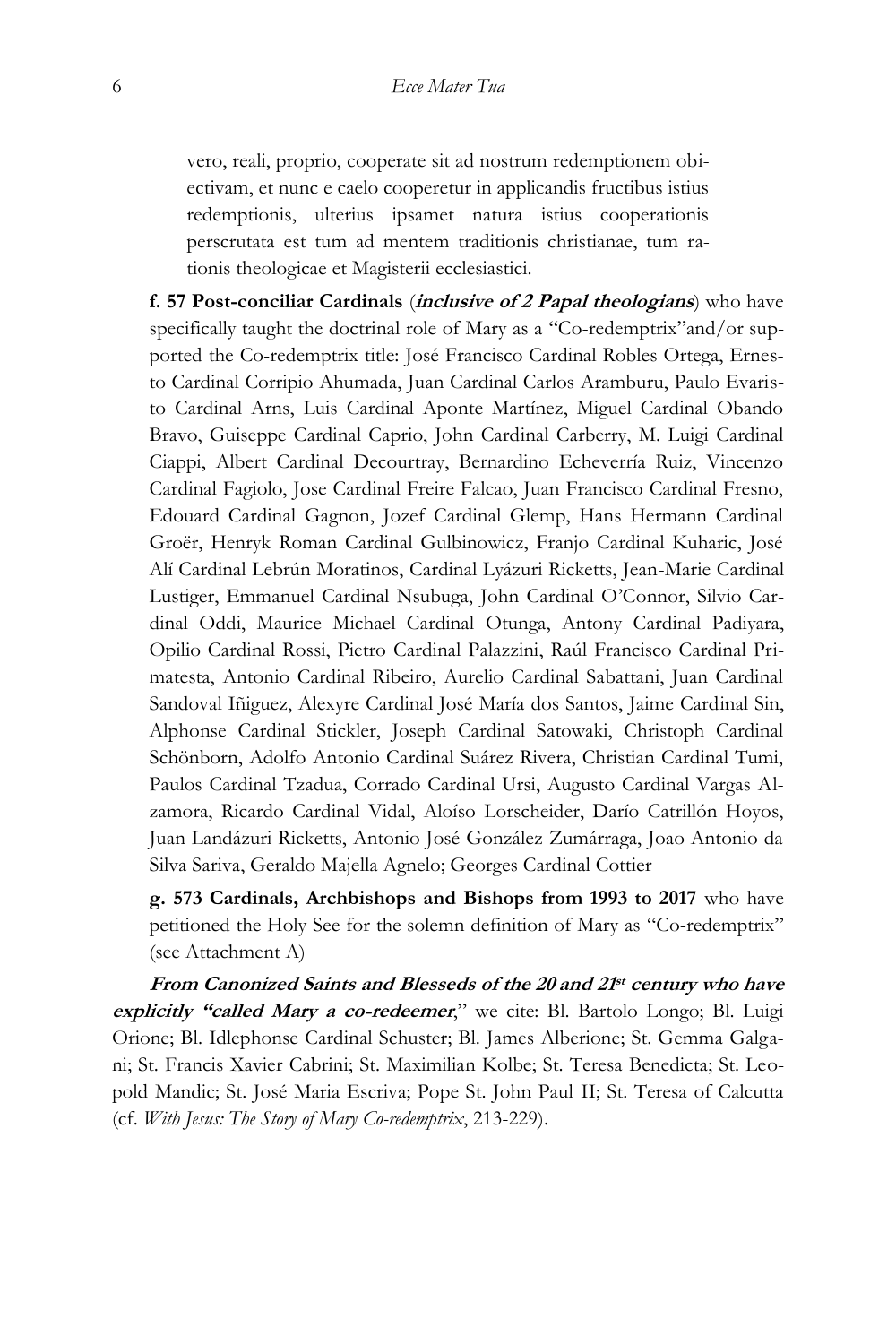### **Theological Clarification**

Your Eminence, your comment represents a theologically false dichotomy which implies that both cannot be true: 1) Jesus is the sole divine and human redeemer of humanity; and 2) Mary, as a redeemed human being, in virtue of the graces of her Immaculate Conception, uniquely and objectively cooperated with Jesus Christ, the sole divine and human Redeemer, in the redemption of other human beings.

The fact that Mary herself was redeemed by Christ does not prohibit Mary from her participating in the redemption of the rest of humanity. Christ first redeemed Mary with a preservative redemption through her Immaculate Conception, and then, together with her, redeemed the rest of humanity with a liberative redemption. Therefore, to maintain that Jesus is the sole divine redeemer, which rightfully refers to his primary, universal and self-sufficient causality in the process of Redemption, does not exclude Mary's secondary and completely subordinate cooperation, which draws all of its efficacy from the infinite merits of Jesus Christ.

Particularly during the present 500th anniversary of Protestantism, it is of paramount importance that the people of God not lose sight of what remains distinctive about authentic Catholic Soteriology, which is revealed in Scripture and professed by the Fathers of the Church, that *humanity was redeemed through a divine act which was accompanied by human cooperation*, i.e., a redemption accomplished by the divine and human Jesus Christ, the New Adam, and by Mary, the human New Eve, who then becomes our quintessential human model in our own consequent necessity to freely and actively cooperate with the redemptive act of Jesus Christ for own personal redemption—an essential Catholic truth captured by St. Augustine: "God created us without us, but he did not will to save us without us" (*Sermo* 169.11.13, *PL* 38, 923).

### **Conclusion**

In sum, Your Eminence, to state that "the Church does not call Mary a coredeemer" or that the Church "does not attribute" to Mary the role of Coredemption, contradicts the repeated authoritative teachings of the Papal Magisterium of six pontificates; the manifest teaching of the Magisterium in its collegial dimension as expressed in the teachings, petitions, and approbations of over 1000 cardinals and bishops during the  $20<sup>th</sup>$  and  $21<sup>st</sup>$  centuries; the teachings of  $20<sup>th</sup>$  and  $21<sup>st</sup>$  century saints and blesseds; and the legitimacy of the Co-redemptrix title referred to during the proceedings of the Second Vatican Council, and by several other national episcopal conferences.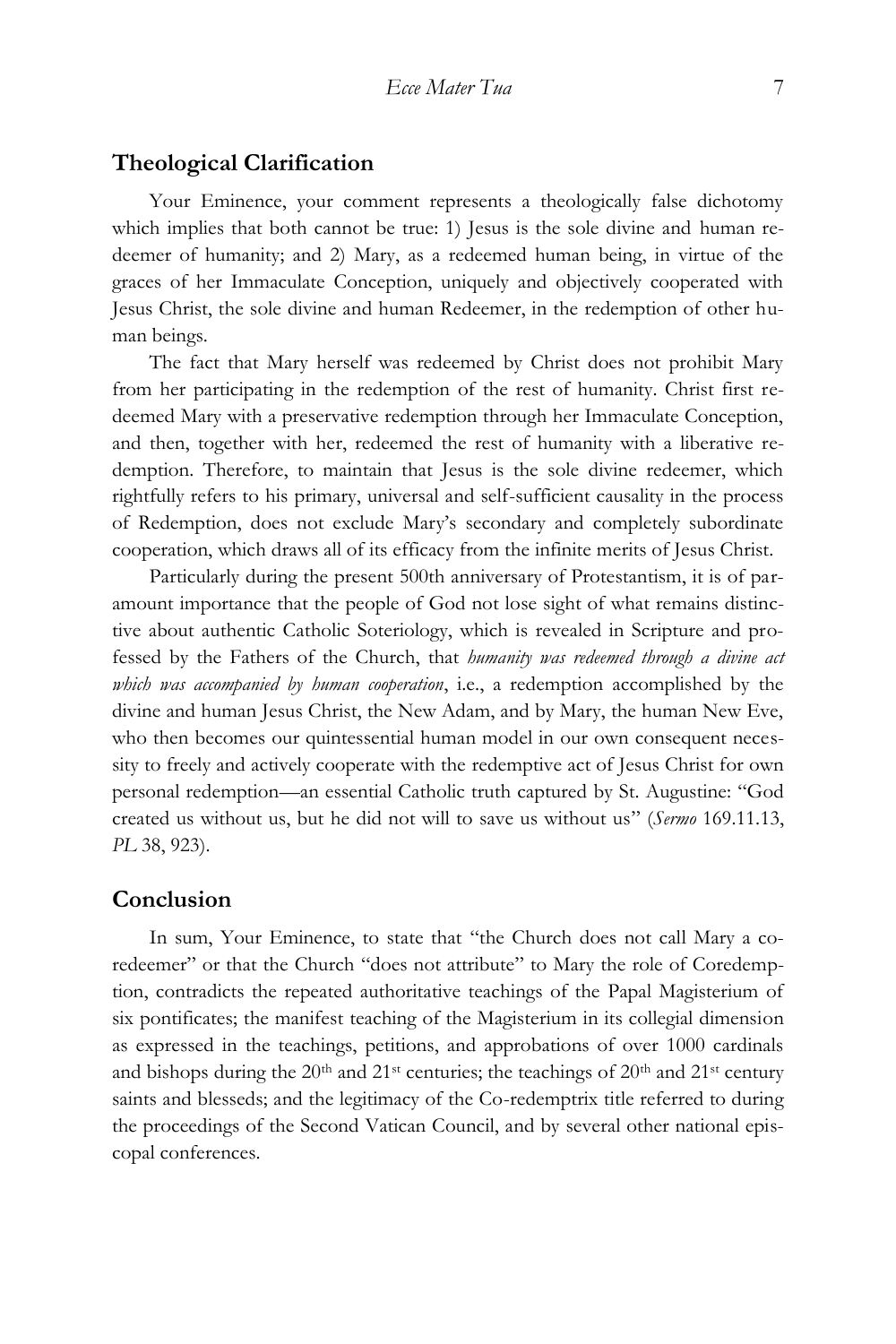Even if Your Eminence has a personal theological preference against the use of the Co-redemptrix title, it is nonetheless objectively erroneous and pastorally misleading, particularly to the Christian faithful worldwide, to state in a public interview that the Church does not call Mary a co-redeemer or attribute unique Marian coredemption to her. Moreover, to effectively reject the ecclesiastical teachings of 2 Roman pontiffs, 2 cardinal papal theologians, over one thousand cardinals and bishops, and numerous canonized saints and blesseds of the last two centuries by referring to this substantive mass of legitimate Church teaching as constituting "false exaggeration" constitutes a monumental error of theology, history, pastoral confusion, and even potential scandal among the People of God.

Once again, Your Eminence, please accept our sincere gratitude for the multiform positive teachings present in your recent text, and please be assured of Your Eminence's place in the worldwide prayers of the *International Marian Association*.

Also please find attached a copy of the January 2017 document of the *International Marian Association* entitled, *The Role Of Mary in Redemption,* which provides a more complete synthesis of Marian Coredemption in Scripture, Tradition, Magisterium, History and Theology, which we hope may also be of service to you in future articulations of the Church's authentic doctrinal teachings of Our Lady as the Coredemptrix with Jesus Christ, the sole divine Redeemer.

Executive Members, *International Marian Association*

| Telesphore Cardinal Toppo          | Sr. Maria, Servant of Abba Father, |
|------------------------------------|------------------------------------|
| Archdiocese of Ranchi, India       | <b>SIHJM</b>                       |
| Jose Cardinal Sandoval             | Fr. Angelo Geiger                  |
| Archdiocese of Guadalajara, Mexico |                                    |
|                                    | Dr. Mark Miravalle                 |
| Archbishop John Njenga             |                                    |
| Archdiocese of Mombassa, Kenya     | Msgr. Arthur Calkins               |
| Bishop Sydney Charles              | Dr. Luis Bejar-Fuentes             |
| Diocese of St. George, Granada     |                                    |
|                                    | Dr. Robert Fastiggi                |
| Bishop Ayo-Maria Atoyebi           |                                    |
| Diocese of Illorin, Nigeria        | Christina Martinela                |
|                                    | Secretariat, IMA                   |
| Fr. Peter Damien Fehlner           |                                    |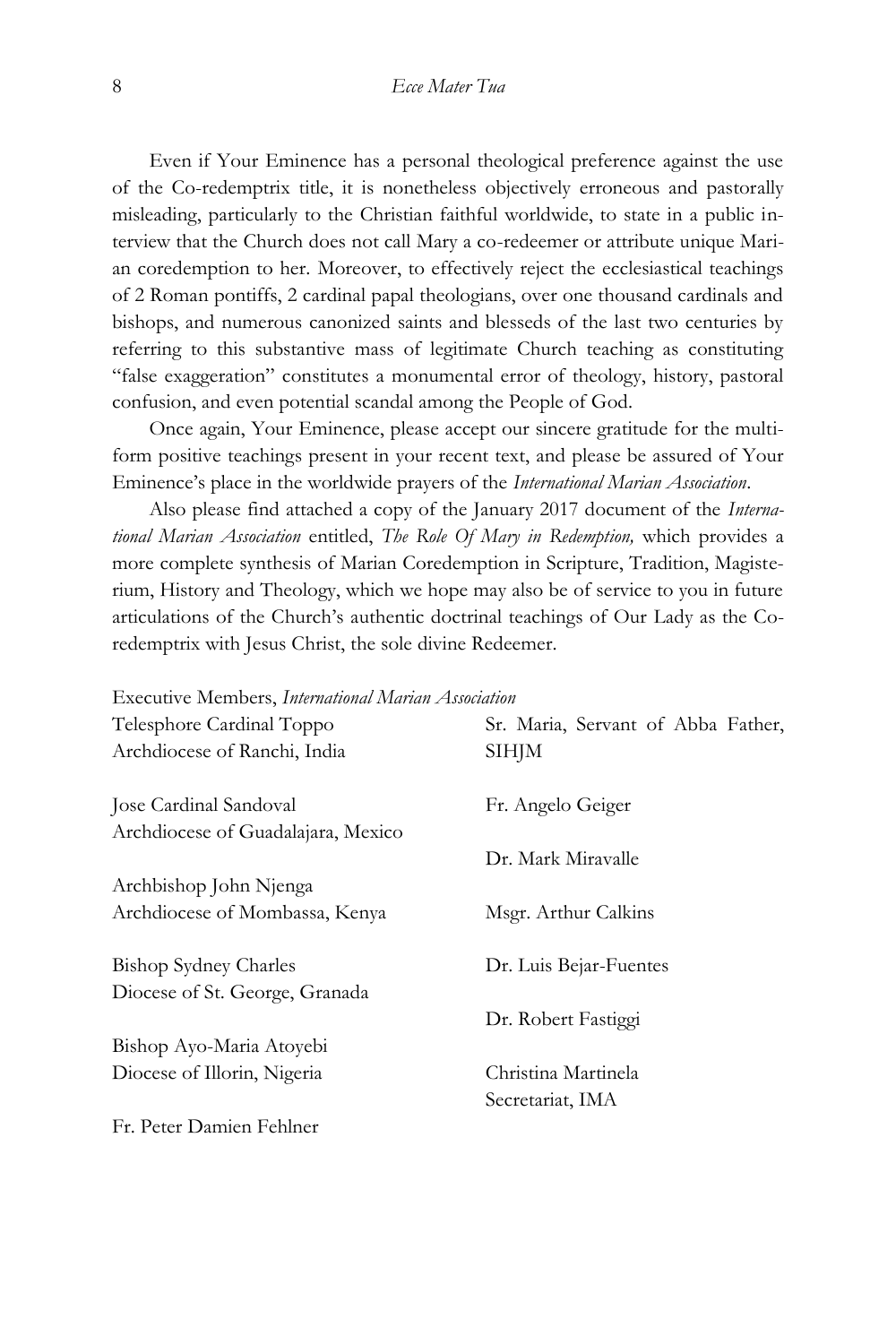## **Attachment A—573 Cardinals, Archbishops, and Bishops, Who Have Petitioned the Holy See for a Solemn Definition of Mary as Co-redemptrix**

### **Cardinals (55)**

- 1. José Francisco Cardinal Robles Ortega
- 2. Ernesto Cardinal Corripio Ahumada
- 3. Juan Cardinal Carlos Aramburu
- 4. Paulo Evaristo Cardinal Arns
- 5. Luis Cardinal Aponte Martínez
- 6. Miguel Cardinal Obando Bravo
- 7. Guiseppe Cardinal Caprio
- 8. John Cardinal Carberry
- 9. M. Luigi Cardinal Ciappi
- 10. Albert Cardinal Decourtray
- 11. Bernardino Echeverría Ruiz
- 12. Vincenzo Cardinal Fagiolo
- 13. Jose Cardinal Freire Falcao
- 14. Juan Francisco Cardinal Fresno
- 15. Edouard Cardinal Gagnon
- 16. Jozef Cardinal Glemp
- 17. Hans Hermann Cardinal Groër
- 18. Henryk Roman Cardinal Gulbinowicz
- 19. Franjo Cardinal Kuharic
- 20. José Alí Cardinal Lebrún Moratinos
- 21. Juan Cardinal Lyázuri Ricketts
- 22. Jean-Marie Cardinal Lustiger
- 23. Emmanuel Cardinal Nsubuga
- 24. John Cardinal O'Connor
- 25. Silvio Cardinal Oddi
- 26. Maurice Michael Cardinal Otunga
- 27. Antony Cardinal Padiyara
- 28. Opilio Cardinal Rossi
- 29. Pietro Cardinal Palazzini
- 30. Raúl Francisco Cardinal Primatesta
- 31. Antonio Cardinal Ribeiro
- 32. Aurelio Cardinal Sabattani
- 33. Juan Cardinal Sandoval Iñiguez
- 34. Alexyre Cardinal José María dos Santos
- 35. Jaime Cardinal Sin
- 36. Alphonse Cardinal Stickler
- 37. Joseph Cardinal Satowaki
- 38. Christoph Cardinal Schönborn
- 39. Adolfo Antonio Cardinal Suárez Rivera
- 40. Christian Cardinal Tumi
- 41. Paulos Cardinal Tzadua
- 42. Corrado Cardinal Ursi
- 43. Augusto Cardinal Vargas Alzamora
- 44. Ricardo Cardinal Vidal
- 45. Aloíso Lorscheider
- 46. Darío Catrillón Hoyos
- 47. Juan Landázuri Ricketts
- 48. Antonio José González Zumárraga
- 49. Joao Antonio da Silva Sariva.
- 50. Geraldo Majella Agnelo.
- 51. Telesphore P. Toppo
- 52. Varkey Cardinal Vithayathil, C.SS.R.
- 53. Raymond Cardinal Burke
- 54. Kelvin Edward Cardinal Felix
- 55. Tomás Spidlik

#### **Archbishops and Bishops (518):**

- 1. Most Rev. Rrok Mirdita, Archbishop of Durrës-Tirana, Albania
- 2. Most Rev. Rudolf Graber, Bishop Emeritus of Regensburg, Alemania
- 3. Most Rev. Antoon Demets, Bishop of Cadossia, Antigua y Barbuda
- 4. Most Rev. Bernardo Enrique Witte, Bishop of Ssma. Concepción, Argentina
- 5. Most Rev. Manuel Guirao, Bishop of Santiago del Estero, Argentina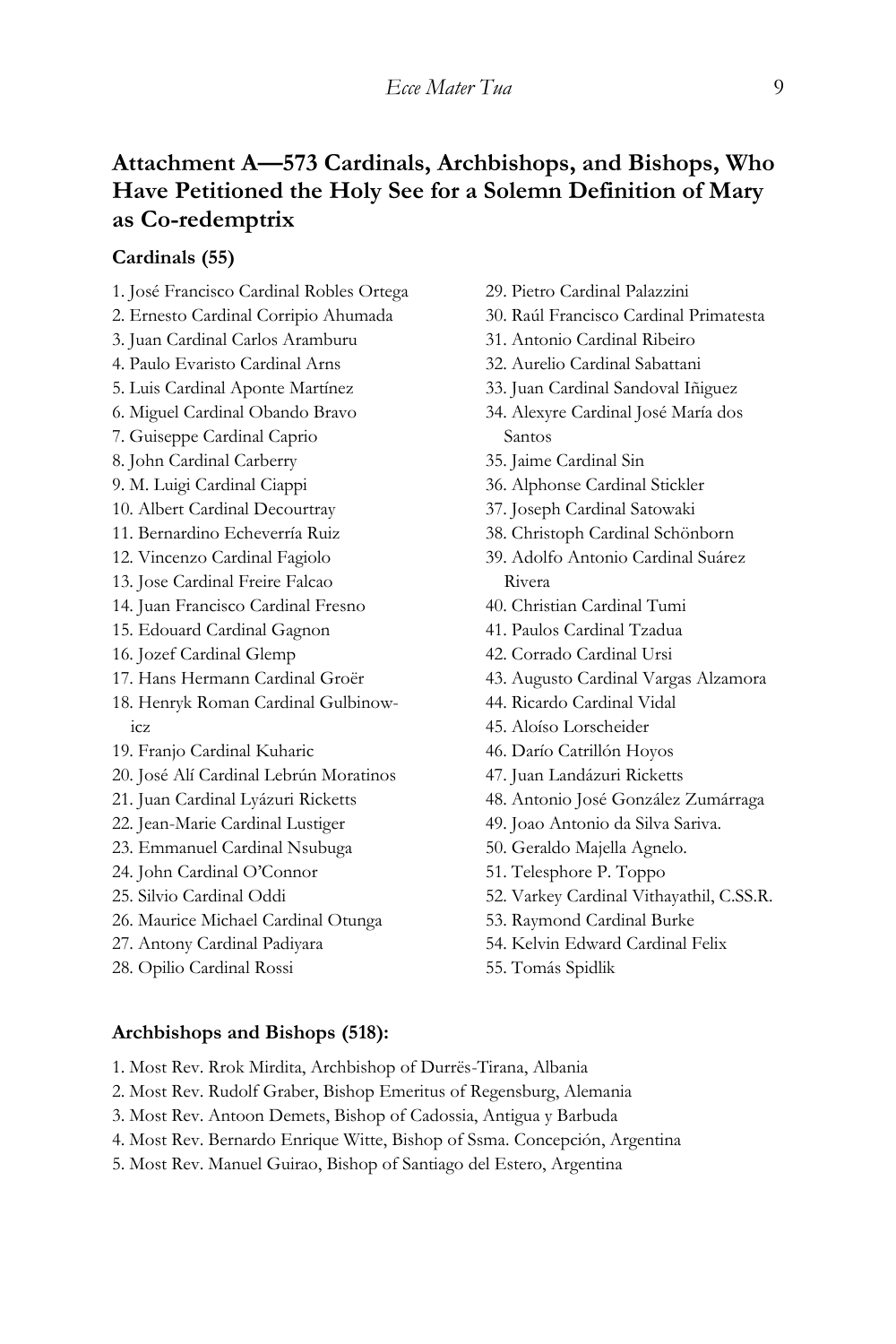- 6. Most Rev. Omar Felix Colome. Bishop of Cruz del eje, Argentina
- 7. Most Rev. Juan Rodolfo Laise, Bishop of San Luis, Argentina
- 8. Most Rev. Rubén Héctor Di Monte, Bishop of Avellaneda, Argentina
- 9. Most Rev. Carlos Bestro. Bishop, Argentina
- 10. Most Rev. Antonio Juan Baseotto, Bishop of Añatuya, Argentina
- 11. Most Rev. Lucas Donnelly, Bishop of Deán Funes, Argentina
- 12. Most Rev. Angel O. Tossolini Olivier, Bishop of Cruz del Eje, Argentina
- 13. Most Rev. Pedro Ronchino, Bishop of Comodoro Rivadavia, Argentina
- 14. Most Rev. Mons. Omar Colomé, Bishop of Cruz del Eje, Argentina
- 15. Most Rev. Miguel Esteban Hesayne, Bishop Emeritus of Viedma, Argentina
- 16. Most Rev. Eugenio Santiago Peyrou, Bishop Emeritus of Comodoro Rivadavia, Argentina
- 17. Most Rev. Emilio Ogñénovich, Bishop of Mercedes-Luján, Argentina
- 18. Most Rev. Dante Dyrelli, Bishop of Formosa, Argentina
- 19. Most Rev. Edgardo Gabriel Storni, Archbishop of Santa Fe de la Vera Cruz, Argentina
- 20. Most Rev. Jorge Novak, Bishop of Quilmes, Argentina
- 21. Most Rev. Pedro Pozzi, Bishop of Alto Valle de Río Negro, Argentina
- 22. Most Rev. Italo S. Di Stefano, Archbishop of San Juan de Cuyo, Argentina
- 23. Most Rev. Alfredo Guillermo Disyro, Bishop of Villa María, Argentina
- 24. Most Rev. Rómulo García, Archbishop of Bahía Blanca, Argentina
- 25. Most Rev. Fortunato Antonio Rossi, Archbishop Emeritus of Corrientes, Argentina
- 26. Most Rev. Guillermo Leaden, Bishop Titular of Theudalis, Argentina
- 27. Most Rev. Paulino Reale, Bishop of Venado Tuerto, Argentina
- 28. Most Rev. Abelardo Francisco Silva, Bishop of San Miguel, Argentina
- 29. Most Rev. Alfredo María Espósito Castro, C.M.F., Bishop of Zárate-Campana, Argentina
- 30. Most Rev. José Vicente Canejero Gallego, Bishop of Formosa, Argentina
- 31. Most Rev. Charbel Merhi, Bishop of Los Maronitas, Argentina
- 32. Most Rev. Moisés Julio Blanchoud, Archbishop of Salta, Argentina
- 33. Most Rev. Alejandro Antonio Buccolini, S.D.B., Bishop of Río Gallegos, Argentina
- 34. Most Rev. Héctor Aguer, Auxiliary Bishop of Buenos Aires, Argentina
- 35. Most Rev. Ramón Artemio Staffolani, Bishop of Río Cuarto, Argentina
- 36. Most Rev. Jorge Arturo Meinvielle, Bishop of San Justo, Argentina
- 37. Most Rev. Athanasius Schneider, O.R.C., Auxiliary Bishop of Maria Santissima in Astana, Kazakhstan
- 38. Most Rev. George Eder, Archbishop of Salzburg, Austria
- 39. Most Rev. Yreas Rohracher, Archbishop Emeritus of Salzburg, Austria
- 40. Most Rev. Klaus Küng, Bishop of Feldkirch, Austria
- 41. Most Rev. J. Jobst, Bishop of Broome, Australia
- 42. Most Rev. Lawrence L. Gryer, Archbishop of Dhaka, Bangladesh
- 43. Most Rev. Yré-Mutien Léonard, Bishop of Namur, Belgique
- 44. Most Rev. José Calasanz Rosenhammer, Apostolic Vicar of Chiquitos, Santa Cruz, Bolivia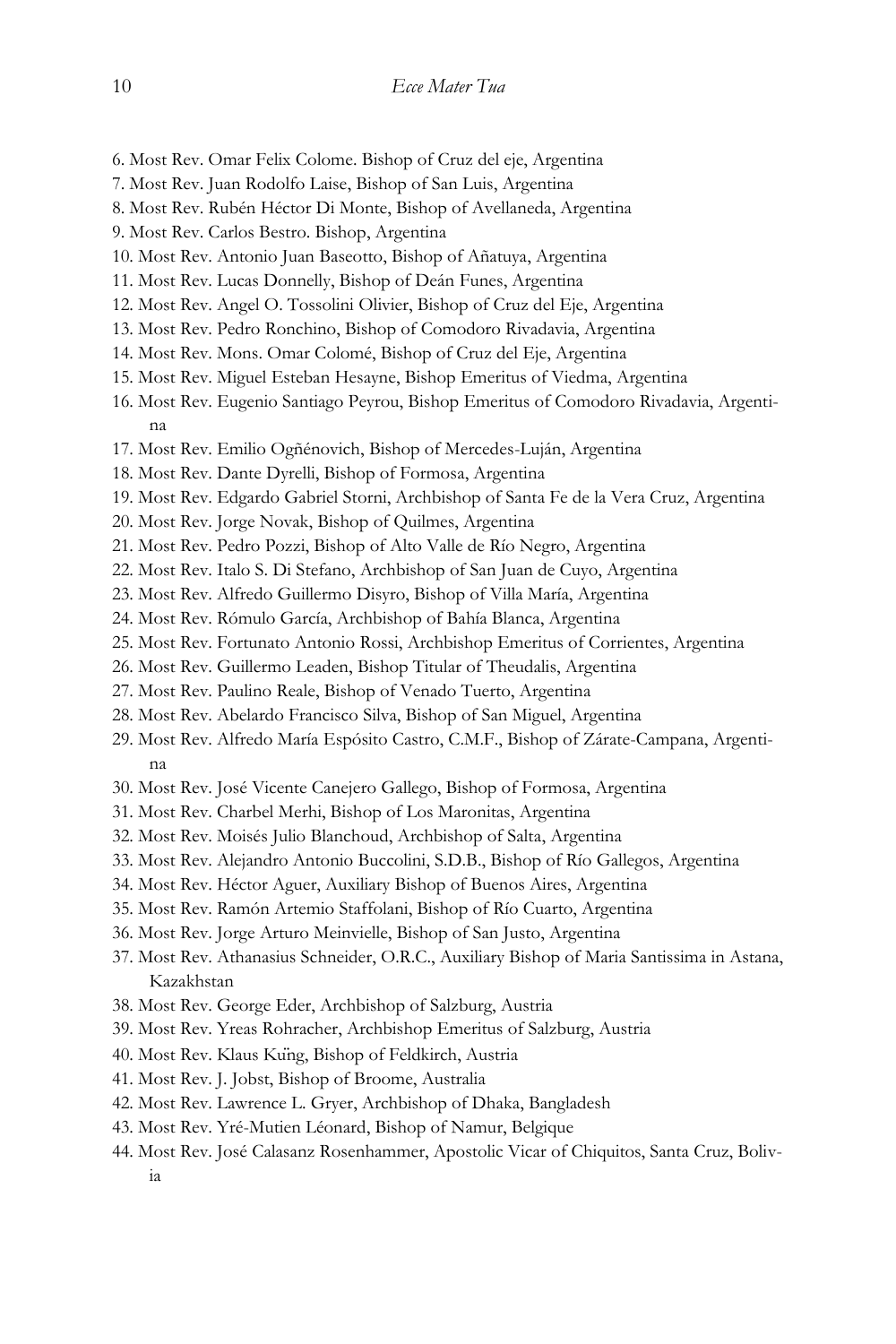- 45. Most Rev. René Fernández Apaza, Archbishop of Cochabamba, Bolivia
- 46. Most Rev. Leonardo Bernacchi, Apostolic Vicar of Cuervo, Bolivia
- 47. Most Rev. Luis Sainz Hinojosa, Archbishop of La Paz, Bolivia (4)
- 48. Most Rev. Pedro Antônio Marchetti Fedalto, Archbishop of Curitiba, Brazil
- 49. Most Rev. José Carlos de Lima Vaz, Bishop of Maraba, Brazil
- 50. Most Rev. Vitório Pavanello, Archbishop of Campo Grye, Brazil
- 51. Most Rev. Geraldo de Proenca Sigaud, Archbishop Emeritus of Diamantina, Brazil
- 52. Most Rev. Eurico dos Santos Veloso, Bishop of Luz, Brazil
- 53. Most Rev. D. Elias Manning, Bishop of Valença, Brazil
- 54. Most Rev. Frei Boaventura Kloppenburg, Bishop of Novo Hamburgo, Brazil
- 55. Most Rev. Silverio Jarbas Paulo de Albuquerque, Bishop Emeritus of Feira de Santana, Brazil
- 56. Most Rev. Ricardo Pedro Paglia, Bishop of Pinheiro, Brazil
- 57. Most Rev. José da Silva Chaves, Bishop of Uruaçu, Brazil
- 58. Most Rev. Victor Joannes H.J. Tielbeek, Bishop of Formosa, Brazil
- 59. Most Rev. José Elias Chaves Júnior, Bishop of Cametá, Brazil
- 60. Most Rev. Manoel Pestana Filho, Bishop of Anápolis, Brazil
- 61. Most Rev. Geraldo Do Espírito Santo Avila, Military Archbishop of Brazil
- 62. Most Rev. Waldemar Chaves de Araújo, Bishop of Teófilo, Brazil
- 63. Most Rev. Agostinho Stefam Januszewicz, Bishop of Luziania, Brazil
- 64. Most Rev. Miguel D'Aversa, Bishop Emeritus of Humaitá, Brazil
- 65. Most Rev. Francisco Austregesilo de Mesquita, Bishop of Afogados da Ingazeira, Brazil
- 66. Most Rev. Marcelo Pinto Carvalheira, Archbishop of Paraíba, Brazil
- 67. Most Rev. David Picão, Bishop of Santos, Brazil
- 68. Most Rev. Jorge Scarso, Bishop Emeritus of Patos de Minas, Brazil
- 69. Most Rev. D. Pedro Fré, Bishop of Barretos, Brazil
- 70. Most Rev. Joao Aloysio Hdefmann, Bishop Emeritus of Erexim, Brazil
- 71. Most Rev. Joseph Mahfouz, Bishop Maronita de Nossa Senhora do Líbano, Sao Paulo, Brazil
- 72. Most Rev. Domingos Gabriel Wisniewski, Bishop of Apucarana, Brazil
- 73. Most Rev. Marcelino Correr, Bishop of Carolina, Brazil
- 74. Most Rev. Thadeu Gomes Canellas, Auxiliary Bishop of Porto Alegro, Brazil
- 75. Most Rev. Tarcísio Batista Lopes, Bishop of Ipameri, Brazil
- 76. Most Rev. Geraldo Majela Reis, Archbishop of Diamantina, Brazil
- 77. Most Rev. José Vásquez Diaz, Bishop Emeritus of Bom Jesus do Gurguéia, Brazil
- 78. Most Rev. Washington Cruz, Bishop of Sao Luis de Montes Belos, Brazil
- 79. Most Rev. Helder Pessoa Camara, Archbishop Emeritus of Olinada y Recife, Brazil
- 80. Most Rev. Manuel Palmeira da Rocha, Bishop Emeritus of Pesqueira, Brazil
- 81. Most Rev. Jose Carlos de Oliveira, Bishop of Rubiataba-Mosarlyia, Brazil
- 82. Most Rev. Joao Oneres Marchiori, Bishop of Lages, Brazil
- 83. Most Rev. Luis Gonzaga Bergonzini, Bishop of Guarulhos, Brazil
- 84. Most Rev. Hildebryo Mendes Costa, Bishop of Estancia, Brazil
- 85. Most Rev. Luiz Eugênio Pérez, Bishop of Jaboticabal, Brazil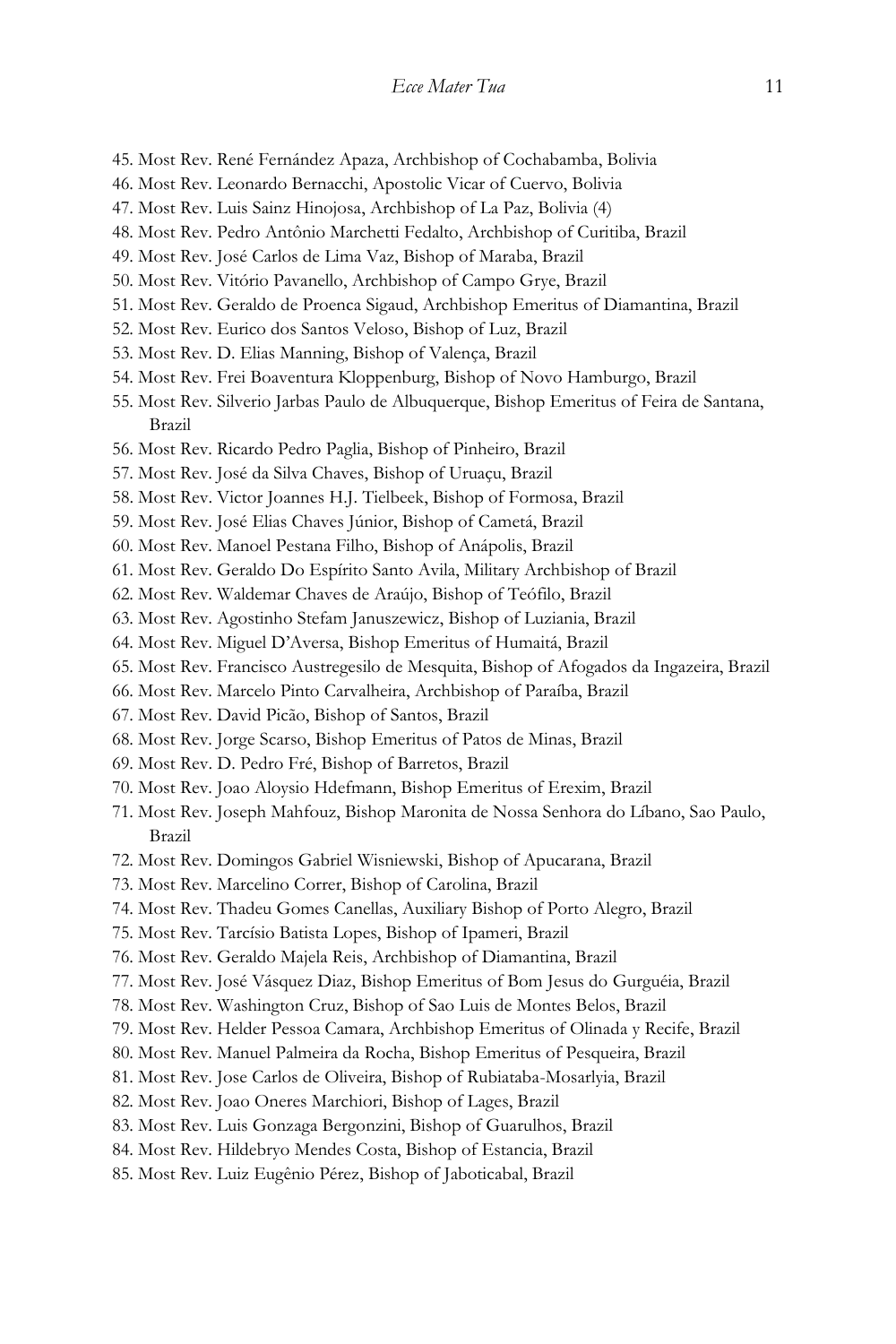86. Most Rev. Emilio Pignoli, Bishop of Campo Limpo, Brazil 87. Most Rev. Jose Alves da Costa, Bishop of Corumba, Brazil 88. Most Rev. Jacob Roberto Hilgert, Bishop of Cruz Alta, Brazil 89. Most Rev. Belchoir Joaquim da Silva Neto, Bishop Emeritus of Luz, Brazil 90. Most Rev. Lino Vomboemmel, Bishop of Santarém, Brazil 91. Most Rev. Jose Gomes, Bishop of Chapecó, Brazil 92. Most Rev. Ramon Lopez Carrozas, Bishop Jesus do Curgueia, Brazil 93. Most Rev. Abel Alonso Nuñez, Bishop of Campo Maior, Brazil 94. Most Rev. Constantino José Lüers, Bishop of Penedo, Brazil 95. Most Rev. Rubens Augusto de Souza Espinola, Bishop of Paranavai, Brazil 96. Most Rev. Moacyr José Vitti, Auxiliary Bishop of Curitiba, Brazil 97. Most Rev. Heitor de Araújo Sales, Archbishop of Natal, Brazil 98. Most Rev. Agostinho José Sartori, Bishop of Palmas-Francisco Beltrao, Brazil 99. Most Rev. Diógenes Silva Matthes, Bishop of Franca, Brazil 100. Most Rev. Vicente Marchetti Zioni, Archbishop Emeritus of Botucatu, Brazil 101. Most Rev. Adélio Tomasin, Bishop of Quixadá, Brazil 102. Most Rev. José Ivo Lorscheiter, Bishop of Santa María, Brazil 103. Most Rev. Carlos Alberto E.G. Navarro, Archbishop of Niterói, Brazil 104. Most Rev. Conrado Walter, S.A.C., Bishop of Jacarezinho, Brazil 105. Most Rev. Urbano Jose Allgayer, Bishop of Passo Fundo, Brazil 106. Most Rev. Bruno Maldaner, Bishop of Frederico Westphalen, Brazil 107. Most Rev. Geraldo María de Morais Penido, Archbishop Emeritus of Aparecida, Brazil 108. Most Rev. Herminio Malzone Hugo, Bishop Emeritus of Governador Valadares, Brazil 109. Most Rev. José Rodrigues de Souza, Bishop of Juazeiro, Brazil 110. Most Rev. Jerônimo Mazzarotto, Bishop Auxiliary Emeritus of Curitiba, Brazil 111. Most Rev. Affonso Felippe Gregory, Bishop of Imperatriz, Brazil 112. Most Rev. José de Lima, Bishop of Sete Lagoas, Brazil 113. Most Rev. Henrique Froehlich, S.J., Bishop Emeritus of Sinop, Brazil 114. Most Rev. Jose Nicomedes Grossi, Bishop Emeritus of Bom Jesus da Lapa, Brazil 115. Most Rev. Silvério Jarbas Paulo de Albuquerque, DEM, Bishop Emeritus of Feira de Santana, Brazil 116. Most Rev. Leonardo de Mirya Pereira, Bishop of Paracatu, Brazil 117. Most Rev. Mario Teixeira Gurgel, Bishop of Itabira, Brazil 118. Most Rev. Antonio A. de Mirya, Bishop Emeritus of Taubaté, Brazil 119. Most Rev. James Collins, Bishop of Tocantins, Brazil 120. Most Rev. Antonio Carlos Mesquita, Bishop Emeritus of Sao Joao de Río, Brazil 121. Most Rev. Francisco Manuel Viera, Bishop of the Diocesan Curia of Osasco, Brazil 122. Most Rev. Albano Bartoletto Cavallin, Bishop of Londrin, Brazil 123. Most Rev. Narbal Da Costa Stencel, Auxiliary Bishop of Sao Sebastiao, Río de Janeiro, Brazil

- 124. Most Rev. Francisco Javier Prado Aránguiz, Bishop of Rancagua, Chile
- 125. Most Rev. Francisco de Borja Valenzuela Ríos, Bishop Emeritus of Valparaíso, Chile
- 126. Most Rev. Polidoro Van Vlierberghe, Bishop-Prelado Emeritus of Illapel, Chile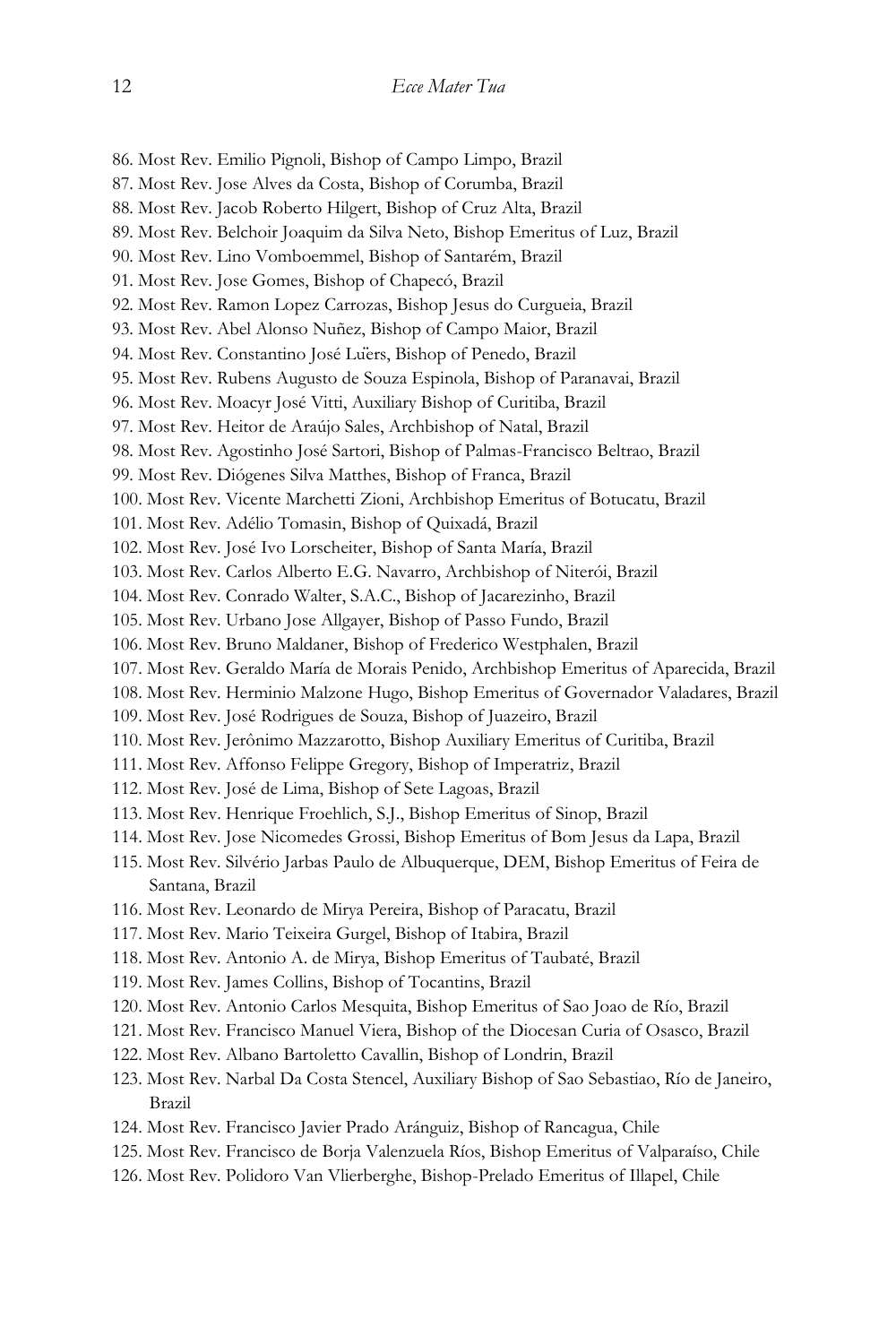127. Most Rev. Sixto José Parzinger, Bishop of Gaguari, Chile 128. Most Rev. Patricio Infante Alfonso, Archbishop of Antdeagasta, Chile 129. Most Rev. Antonio Moreno Casamitjana, Archbishop of Concepción, Chile 130. Most Rev. Felipe Bacarreza Rodríguez, Auxiliary Bishop of Concepción, Chile 131. Most Rev. Orozimo Fuenzalida y Fuenzalida, Bishop of San Bernardo, Chile 132. Most Rev. Bernardo Cazzaro Bertollo, Archbishop of Puerto Montt, Chile 133. Most Rev. Carlos Marcio Camus Larenas, Bishop of Linares, Chile (10) 134. Most Rev. Dominic Tang Yee-Ming, S.I., Archbishop of Cantón, China 135. Most Rev. Joseph Ti-Kang, Archbishop of Taipey, China 136. Most Rev. Luke H. T. Liu, Bishop of Hsinchu, China 137. Most Rev. Yrew Tsien Tchew-Choenn, Bishop of Hualien, China 138. Most Rev. Alvaro Raúl Jarro Tobos, Bishop of Chiquinquirá, Colombia 139. Most Rev. Darío Castrillón Hoyos, Archbishop of Bucaramanga, Colombia 140. Most Rev. Hernán Rojas Ramírez, Bishop of Neiva, Colombia 141. Most Rev. Augusto Trujillo Arango, Bishop of Tunja, Colombia 142. Most Rev. Abraham Escudero Montoya, Bishop of Espinal, Colombia 143. Most Rev. Augusto Aristizabal-Ospina, Bishop of Jericó, Colombia 144. Most Rev. Héctor Rueda Hernández, Archbishop of Medellín, Colombia 145. Most Rev. Jorge Iván Castaño Rubio, Bishop of Quebdo, Colombia 146. Most Rev. Alonso Llano Ruíz, Bishop of Istmina-Tado, Colombia 147. Most Rev. Jorge Enrique Lozano Zafra, Bishop of Ocaña, Colombia 148. Most Rev. Ignacio Gómez Aristizábal, Archbishop of Antioquía, Colombia 149. Most Rev. Leonardo Gómez Serna, O.P., Bishop of Socorro and San Gil, Colombia 150. Most Rev. Carlos José Ruiseco Vieira, Bishop of Cartagena, Colombia 151. Most Rev. Olavio López Duque, Titular Bishop of Strongoli, Colombia 152. Most Rev. Flavio Calle Zapata, Bishop of Sonson-Ríonegro, Colombia 153. Most Rev. Arturo Salazar Mejía, Bishop Emeritus of Pasto, Colombia 154. Most Rev. Fabio de Jesús Morales Grisales, C.Ss. R. Bishop of Mocoa-Sibundoy, Colombia 155. Most Rev. Angel San Casimiro Fernández, Bishop of Ciudad Quezada, Costa Rica 156. Most Rev. Ignacio Trejos Picado, Bishop of San Isidro de El General, Costa Rica 157. Most Rev. Alfonso Coto Monge, Retired Apostolic Vicar of Limón, Costa Rica 158. Most Rev. Héctor Morera Vega, Bishop of Tilarán, Costa Rica 159. Most Rev. Antonio Troyo Caderón, Bishop Auxiliary of San José, Costa Rica 160. Most Rev. José Rafael Barquero Arce, Bishop of Alajuela, Costa Rica 161. Most Rev. Francisco Ulloa Rojas, Bishop of Limón, Costa Rica 162. Most Rev. Román Arrieta Villalobos, Metropolitan Archbishop of San José, Costa Rica 163. Most Rev. Jesús María de Jesús Moya, Bishop of San Francisco de Macorís, Republica Dominicana 164. Most Rev. Gabriel Díaz Cueva, Bishop Emeritus of Azogues, Ecuador

- 165. Most Rev. Juan Ignacio Larrea Holguín, Archbishop of Guayaquil, Ecuador
- 166. Most Rev. Antonio J. González Zumárraga, Primate Archbishop of Quito, Ecuador
- 167. Most Rev. Vicente Rodrigo Cisneros Durán, Bishop of Ambato, Ecuador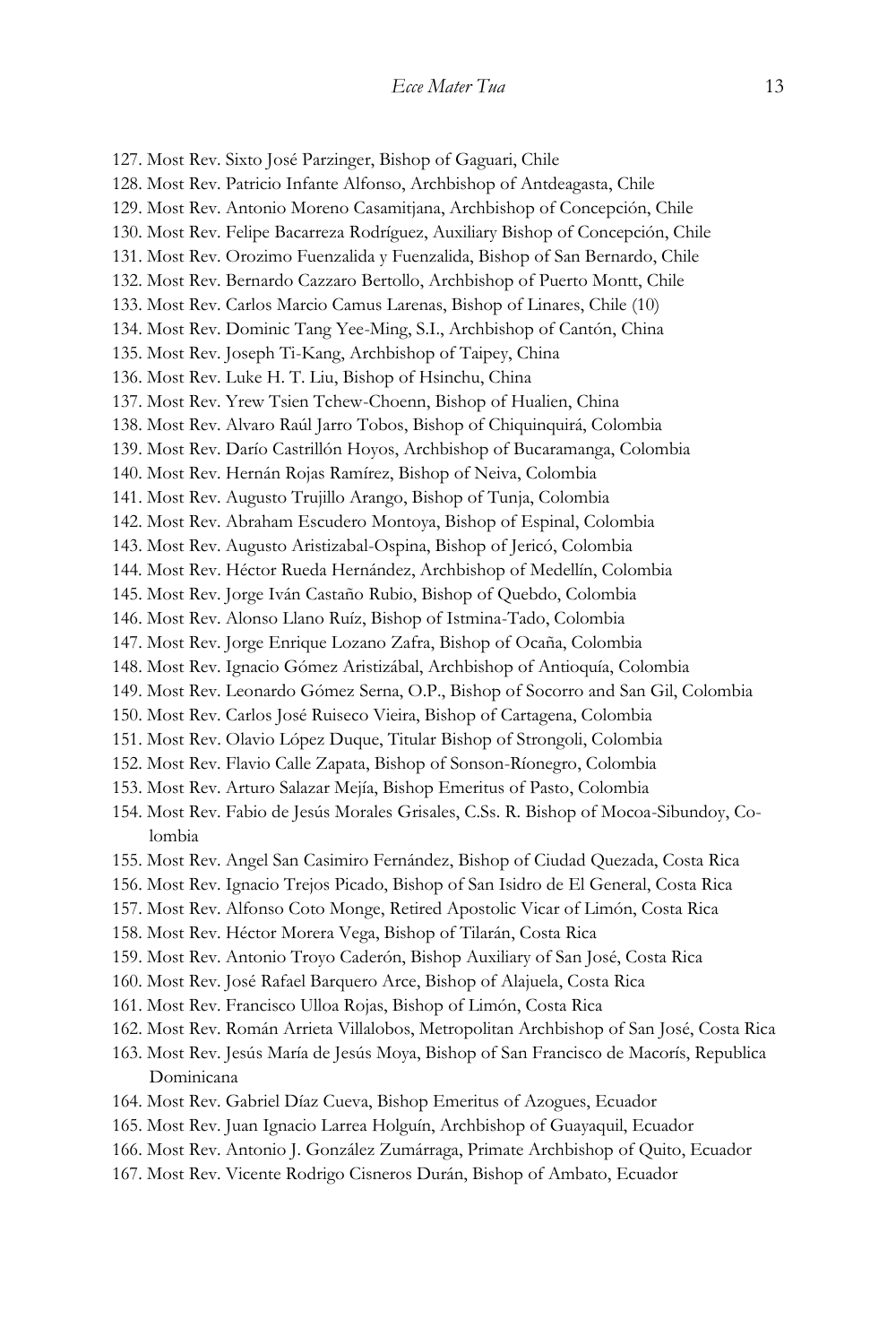- 168. Most Rev. Víctor Maldonado, Vicario General of Santa Elena, Archdiocese of Guayaquil, Ecuador
- 169. Most Rev. Hugolino Cerasuolo Stacey, Bishop of Loja, Ecuador
- 170. Most Rev. Raúl Holguer López Mayorga, Bishop of Latacunga, Ecuador
- 171. Most Rev. José Oscar Barahona C., Bishop of San Vicente, El Salvador
- 172. Most Rev. Fernando Sáenz Lacalle, Archbishop of San Salvador, El Salvador
- 173. Most Rev. Ildefonso Ovbama Obono, Archbishop of Malabo, Guinea Equatorial
- 174. Most Rev. Rudolf Graber, Bishop Emeritus of Regensburg, Alemania
- 175. Most Rev. Peter K. Sarpong, Bishop of Kumasi, Ghana
- 176. Most Rev. Gabriel J. Anokye Bishop of Kumasi, Ghana
- 177. Most Rev. Sydney A Charles, Bishop of St. George's in Granada, Granada
- 178. Most Rev. Costantino Cristiano Luna Pianegonda, Bishop Emeritus of Zacapa, Guatemala
- 179. Most Rev. Eduardo Fuentes, Bishop of Sololá, Guatemala
- 180. Most Rev. Angélico M. Melotto, Bishop Emeritus of Sololá, Guatemala
- 181. Most Rev. Oscar García Urizar, Bishop Emeritus of Quetzaltenango, Guatemala
- 182. Most Rev. Luis María Estrada Paetau, Bishop/Apostolic Vicar of Izabal, Guatemala
- 183. Most Rev. Gerardo Humberto Flores Reyes, Bishop of La Verapaz-Cobán, Guatemala
- 184. Most Rev. Fernando Claudio Gamalero González, Bishop of Escuintla, Guatemala
- 185. Most Rev. Víctor Hugo Martínez Contreras, Bishop of Quetzaltenango, Los Altos, Guatemala
- 186. Most Rev. Próspero Penados del Barrio, Primate Archbishop of Guatemala, Guatemala
- 187. Most Rev. Luis Manresa Formosa, Bishop Emeritus of Quetzaltenango, Guatemala (10)
- 188. Most Rev. Léonard P. Laroche, Bishop of Hinche, Haïti
- 189. Most Rev. François Gayot, Archbishop of Cap-Haïtien, Haïti
- 190. Most Rev. Tomás Mauro Muldoon, Bishop of Juticalpa, Honduras
- 191. Most Rev. Geraldo Scarpone Caporale, Bishop of Comayagua, Honduras
- 192. Most Rev. Luis Alfonso Santos Villeda, S.D.B., Bishop of Santa Rosa de Copán, Honduras
- 193. Most Rev. István Seregély , Archbishop of Eger, Hungría
- 194. Most Rev. Saminini Arulappa, Archbishop of Hyderabad, India
- 195. Most Rev. Rayappa Arulappa, Archbishop Emeritus of Madras and Mylapore, India
- 196. Most Rev. Cyril Baselios Malancharuvil, Bishop of Trivyrum, India
- 197. Most Rev. Cornelius Elanjikal, Archbishop of Verapoly, India
- 198. Most Rev. Joseph Gabriel Fernyez, Bishop of Quilon, India
- 199. Most Rev. Benedict Mar GregoRíos, Metropolitan Archbishop of Malankara and Trivyrum, India
- 200. Most Rev. Peter M. Chenaparampil, Bishop of Alleppey, India
- 201. Most Rev. Gregory Karotemprel, Bishop of Rajkot, India
- 202. Most. Rev. Hippolytus A. Kunnunkal, Bishop of Jammu-Srinagar, India
- 203. Most Rev. Joseph Kureethara, Bishop of Cochin, India
- 204. Most Rev. Maxwell V. Noronha, Bishop of Calicut, India
- 205. Most Rev. James Pazhayattil, Bishop of Iringalakuda, India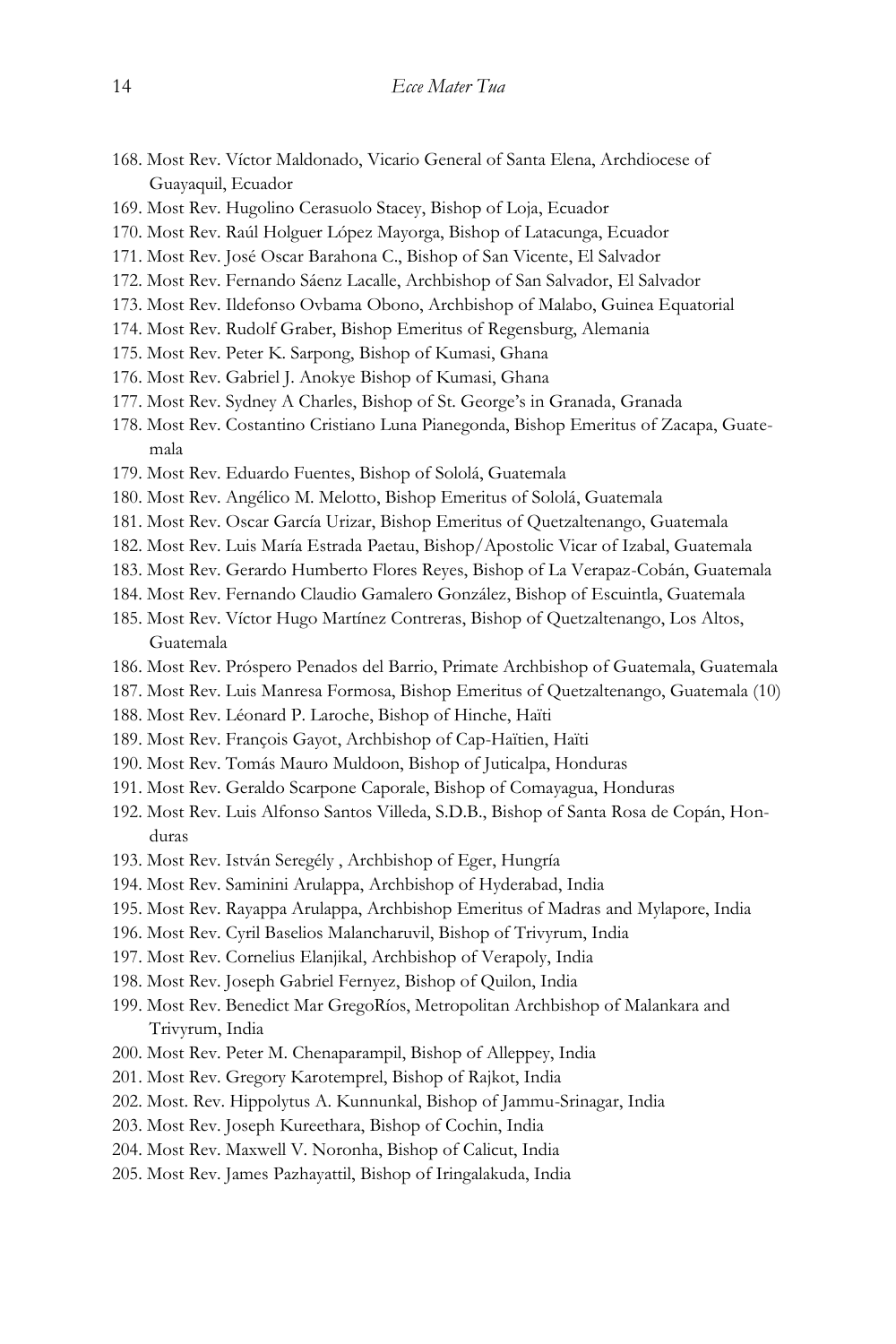- 206. Most Rev. Jacob Thoomkuzhy, Bishop of Thamarasserry, India
- 207. Most Rev. Peter Thuruthikonam, Bishop of Vijayapuram, India
- 208. Most Rev. Geevarghese Timotheos Chundevalel, Bishop of Tiruvalla, India
- 209. Most Rev. Telesphore P. Toppo, Archbishop of Ranchi, India
- 210. Most Rev. Lawrence Ephraem Thottam, Apostolic Administrator of Trivyrum, India
- 211. Most Rev. Joseph D'Silva, Bishop of Bellary, India
- 212. Most Rev. Frederick D'Souza, Bishop of Jhansi, India
- 213. Most Rev Simon Stock Palathara. Bishop, India
- 214. Most Rev. Ignatius Menezes, Bishop of Ajmer, Jaipur, India
- 215. Most Rev. Alan de Lastic, Archbishop of Delhi, India
- 216. Most Rev. Soosa Pakiam M., Bishop of Trivyrum, India
- 217. Most Rev. Joseph Roy, Bishop of Mysore, India
- 218. Most Rev. Kuriakose Kunnacherry, Bishop of Kottayam, India
- 219. Most Rev. George Anathil, Bishop of Indore, India
- 220. Most Rev. Dr. P. Arokiaswamy, Archbishop of Thanjavur, India
- 221. Most Rev. A. Aruliah Somavarapa, Bishop of Cuddapah, India
- 222. Most Rev. Rayappa Arulappa, Archbishop Emeritus of Madras and Mylapore, India
- 223. Most Rev. Michael B. Duraisamy, Bishop of Salem, India
- 224. Most Rev. John Mulagada, Bishop of Eluru, India
- 225. Most Rev. Cecil deSa, Archbishop of Agra, India
- 226. Most Rev. Maríanus Arokiasamy, Archbishop of Madurai, India
- 227. Most Rev. A.M. Chinnappa, Bishop of Vellore, India
- 228. Most Rev. Edwin Colaco, Bishop of Amravati, India
- 229. Most Rev. Francis Kallarakal, Bishop of Kottapuram, India
- 230. Most Rev. Michael Augustine, Archbishop of Pondicherry and Cuddalore, India
- 231. Most Rev. Lucas Sirkar, Bishop of Krishnagar, India
- 232. Most Rev. William Leonard D'Mello, Bishop of Karwar, India del Sur
- 233. Most Rev. Jacob Manathodath, Auxiliary Bishop of Ernakulam-Angamal, India
- 234. Most Rev. S. Edward Francis, Bishop of Sivagangai, India
- 235. Most Rev. Thomas Thiruthalil, Bishop of Balasore, India
- 236. Most Rev. Anthony Fernyes, Bishop of Bareilly, India
- 237. Most Rev. Benedict J. Osta, Bishop of Patna, India
- 238. Most Rev. Varkey Vithayathil, Archbishop Apostolic Administrator Ernaku.am-Angamaly, India
- 239. Most Rev. Peter Celestine Bishop of Jammu-Srinaga India
- 240. Most Rev. Stephen Athipozhiyil, Bishop of Alleppey India
- 241. Most Rev. John B. Thakur S.J., Bishop of Muzaffarpur India
- 242. Most Rev. Baselios Mar Cleemis, Bishop of Trivandrum (Syro-Malankarese), India
- 243. Most Rev. Henry D'Souza, Bishop of Bellary, India
- 244. Most Rev. A.G.P. Datubara, Archbishop of Medan, Indonesia
- 245. Most Rev. A Henrisoesanta, Bishop of Tanjungkarang, Indonesia
- 246. Most Rev. John Magee, Bishop of Cloyne, Ireland
- 247. Most Rev. Séamus Hegarty, Bishop of Derry, Ireland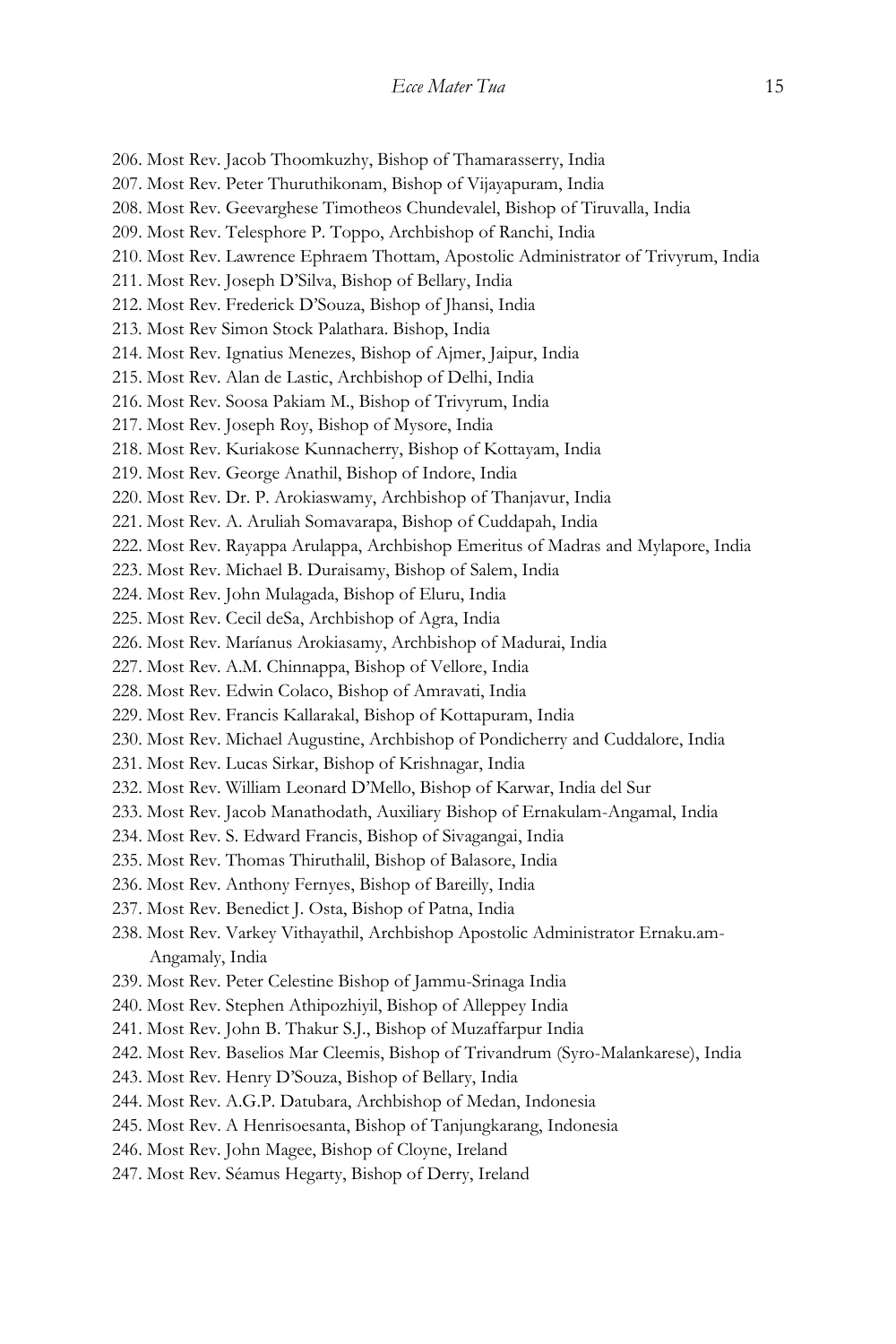- 248. Most Rev. Dominic Joseph Conway, Bishop Emeritus of Elphin, Ireland
- 249. Most Rev. Carmelo Cassati, Archbishop of Trani Barletta Bisceglie, Italia
- 250. Most Rev. Pavel Hnilica, Rome, Italia
- 251. Most Rev. Luigi Belloli, Bishop of Anagni-Alatri, Italia
- 252. Most Rev. Ettore Di Filippo, Archbishop of Campobasso, Italia
- 253. Most Rev. Mario Peressin, Archbishop Metropolitan of L'Aquila, Italia
- 254. Most Rev. Peter Canisius J. Van Lierde, Vicario General Emeritus of Su Santidad, Roma, Italia
- 255. Most Rev. Guiseppe Molinari, Archbishop Emeritus of L'Aquila, Italia
- 256. Most Rev. R.S. Ndingi Mwana 'a Nzeki, Bishop of Nakuru, Kenia
- 257. Most Rev. John Njenga, Archbishop of Mombasa, Kenia
- 258. Most Rev. Ambrose N. Ravasi, Bishop of Marsabit, Kenia
- 259. Most Rev. Zacchaeus Okoth, Archbishop of Kisumu, Kenia
- 260. Most Rev. Nicodemus Kirima, Archbishop of Nyeri, Kenia
- 261. Most Rev. Philip A. S. Anyolo Bishop of Homa Bay, Kenia
- 262. Most Rev. William J. McNaughton, Bishop of Inchon, Korea
- 263. Most Rev. Paul T.R. Kim, Bishop of Cheju, Korea (2)
- 264. Most Rev. Eustache Smith, Apostolic Vicar Emeritus of Bairut, Lebanon
- 265. Most Rev. Mgr. Yre Haddad, Archbishop of Fourzol, Zahle y the Bekaa, Lebanon
- 266. Most Rev. Tarcisius G. Ziyaye, Bishop of Lilongwe, Malawi
- 267. Most Rev. F.E. Mkhori, Bishop of Chikwawa, Malawi
- 268. Most Rev. Matthias A. Chimole, Bishop Emeritus of Lilongwe, Malawi
- 269. Most Rev. Antanas Vaicius, Bishop of Telsensis, Lietuva (Lithuania)
- 270. Most Rev. James Chan Soon Cheong, Bishop of Melaka-Johor, Malaysia
- 271. Most Rev. Peter Chung Hoan Ting, Archbishop of Kuching, Malaysia
- 272. Most Rev. Raphael Nathan Josephraj. Bishop, Malaysia
- 273. Most Rev. Carlos Quintero Arce, Archbishop of Hermosillo, México
- 274. Most Rev. Rafael Bello Ruiz, Archbishop of Acapulco, México
- 275. Most Rev. Manuel Castro Ruiz, Archbishop Emeritus of Yucatán, México
- 276. Most Rev. Jacinto Guerrero Torres, Bishop Coadjutor of Tlaxcala, México
- 277. Most Rev. Antonio López Aviña, Archbishop Emeritus of Durango, México
- 278. Most Rev. Anselmo Zarza Bernal, Bishop Emeritus of León, México
- 279. Most Rev. Manuel Pérez-Gil González, Archbishop of Tlalnepantla, México
- 280. Most Rev. Ricardo Watty Urquidi, Bishop of Nuevo Laredo, México
- 281. Most Rev. Ramón Godínez Flores, Auxiliary Bishop of Guadalajara, México
- 282. Most Rev. Adalberto Almeida Merino, Archbishop Emeritus of Chihuahua, México
- 283. Most Rev. José Guadalupe Padilla Lozano, Bishop of Veracruz, México
- 284. Most Rev. Rafael Gallardo G., Bishop of Tampico, México
- 285. Most Rev. Manuel Samaniego, Bishop of Cuautitlán, México
- 286. Most Rev. Felipe Aguirre Franco, Archbishop of Acapulco, México
- 287. Most Rev. Guillermo Ranzahuer González, Bishop of San Andrés Tuxtla, México
- 288. Most Rev. José Antonio Pérez Sánchez, Bishop-Prelado of Jesús María, México
- 289. Most Rev. Genaro Alamilla Arteaga, Bishop Emeritus of Papantla, México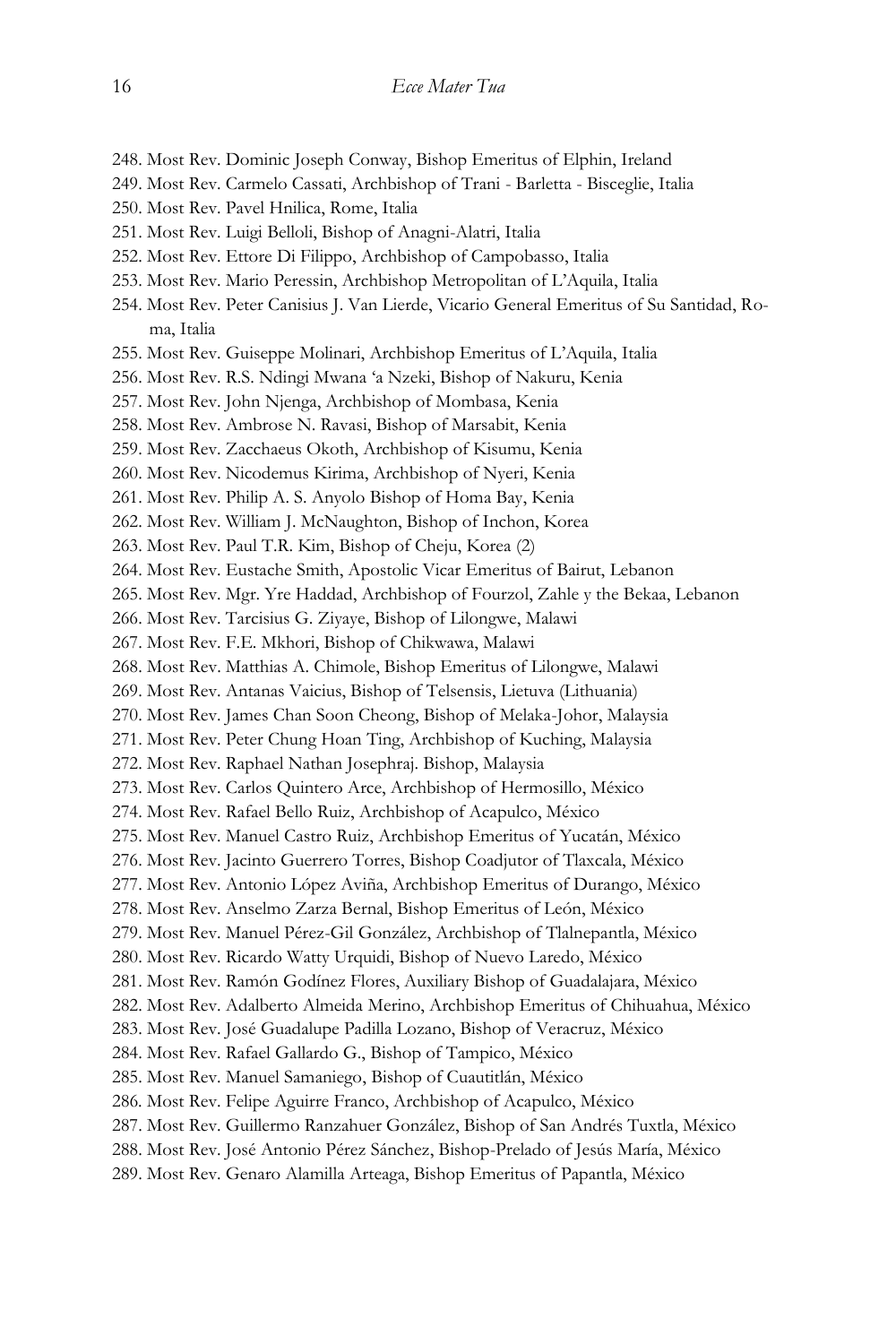- 290. Most Rev. J. Jesús Aguilera Rodríguez, Bishop Emeritus of Huajuapan, México
- 291. Most Rev. Francisco Javier Chavolla Ramos, Bishop of Matamoros, México
- 292. Most Rev. Jesús Sahagún, Bishop Emeritus of Ciudad Lázaro Cárdenas, México
- 293. Most Rev. Manuel Romero, Bishop Emeritus of Nayar, México
- 294. Most Rev. J. Trinidad Medel Pérez, Archbishop of Durango, México
- 295. Most Rev. Onésimo Cepeda Silva, Primer Bishop of Ecatepec, Edo. México
- 296. Most Rev. Juan de Dios Caballero Reyes, Auxiliary Bishop of Durango, México
- 297. Most Rev. Benjamín Jiménez Hernández, Bishop of Culiacán, México
- 298. Most Rev. José Ulises Macías Salcedo, Bishop of Mexicali, México
- 299. Most Rev. Rafael León Villegas, Bishop of la Paz, BCS, México
- 300. Most Rev. Salvador Flores Huerta, Bishop of Cd. Lázaro Cárdenas, México
- 301. Most Rev. José Melgoza Osorio, Bishop Emeritus of Nezahualcóyotl, México
- 302. Most Rev. Rafael Romo, Bishop of Tijuana, México
- 303. Most Rev. Jorge Bernal Vargas, L.C., Bishop Prelate of Chetumal, México
- 304. Most Rev. Samuel Ruiz G., Bishop of San Cristobal, México
- 305. Most Rev. J. Trinidad Sepúlveda Ruiz-Velasco, Bishop of San Juan de los Lagos, México
- 306. Most Rev. Manuel Mireles Vaquera, Bishop Prelate of El Salto, México
- 307. Most Rev. Ignacio Lehonor Arroyo, Bishop Emeritus of Tuxpan, México
- 308. Most Rev. Salvador Martínez Pérez, Bishop of Huejutla, México
- 309. Most Rev. Miguel Patiño Velázquez, Bishop of Apatzingán, México
- 310. Most Rev. Antonio Sahagún López, Bishop Emeritus of Guadalajara, México
- 311. Most Rev. Rogelio Sánchez González, Bishop Emeritus of Colima, México
- 312. Most Rev. Rafael Muñoz Núñez, Bishop of Aguascalientes, México
- 313. Most Rev. Florencio Olvera Ochoa, Bishop of Tabasco, México
- 314. Most Rev. Felipe Padilla Cardona, Bishop of Huajuapan de León, México
- 315. Most Rev. Luis Rojas Mena, Bishop Emeritus of Culiacán, México
- 316. Most Rev. Renato Ascencio León, Bishop of Cd. Juárez, México
- 317. Most Rev. Serafín Vázquez Elizalde, Bishop of Cd. Guzmán, México
- 318. Most Rev. J. de Jesús Castillo Rentería, Bishop of Tuxtepec, México
- 319. Most Rev. Hermenegildo Ramírez Sánchez, Bishop Prelate of Huautla, México
- 320. Most Rev. Hilario Chávez Joya, Bishop Prelate of Nvo. Casas Grandes, México
- 321. Most Rev. Fernando Romo Gutiérrez, Bishop Emeritus of Torreón, México
- 322. Most Rev. Rafael Barraza Sánchez, Bishop of Mazatlán, México
- 323. Most Rev. Abelardo Alvarado Alcántara, Auxiliary Bishop of México, México
- 324. Most Rev. Alejo Zavala Castro, Bishop of Tlapa, México
- 325. Most Rev. Antonio González Sánchez, Bishop of Cd. Victoria, México
- 326. Most Rev. Arturo Lona Reyes, Bishop of Tehuantepec, México
- 327. Most Rev. Bartolomé Carrasco Briseño, Archbishop Emeritus of Oaxaca, México
- 328. Most Rev. Emilio Carlos Berlié Belaunzuráin, Archbishop of Yucatán, México
- 329. Most Rev. Carlos Garfias Morelos, Bishop of Cd. Altamirano, México
- 330. Most Rev. Miguel Angel Alba Diaz, Auxiliary Bishop of Oaxaca, México
- 331. Most Rev. Carlos Talavera Ramírez, Bishop of Coatzacoalcos, México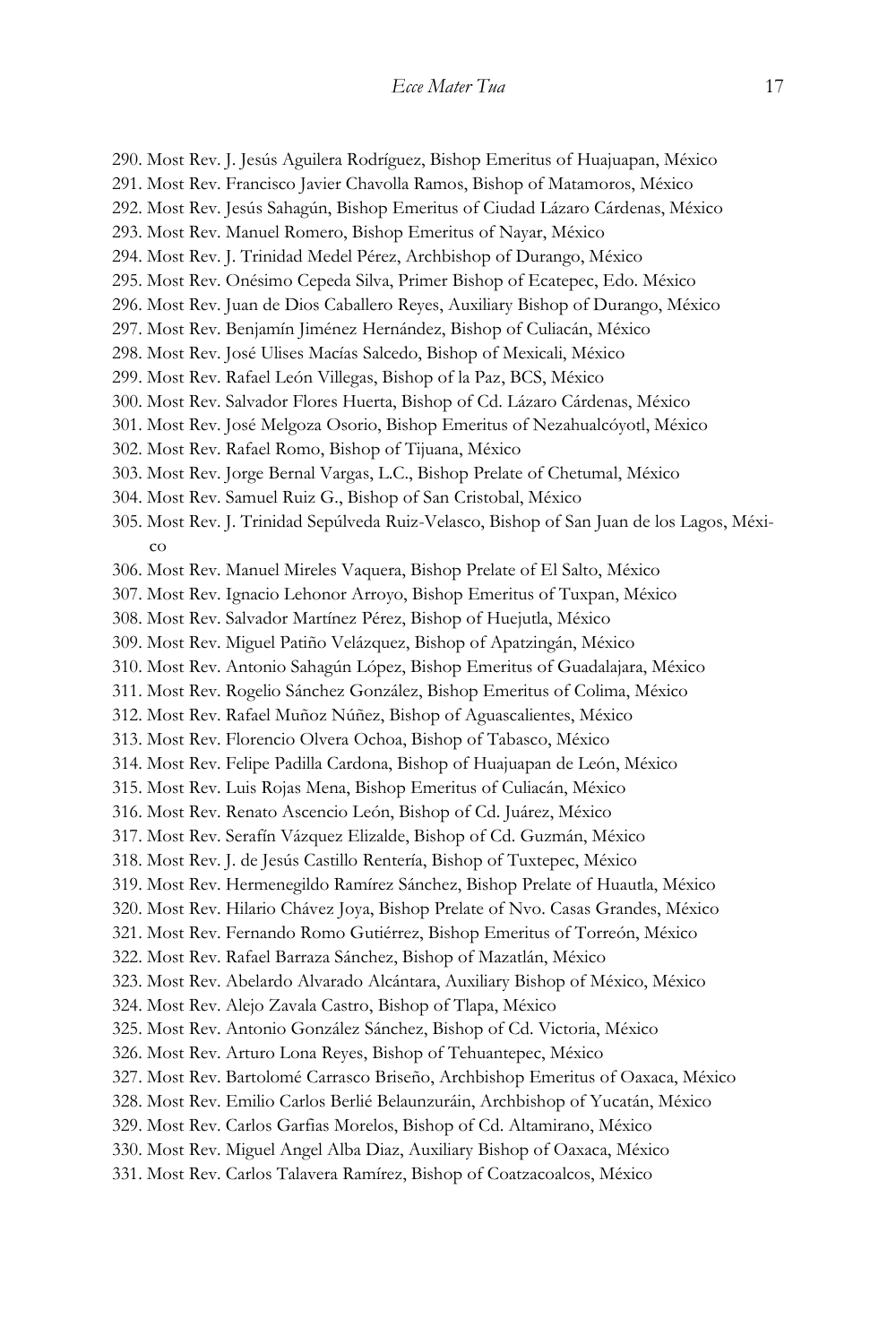332. Most Rev. José María Hernández González, Bishop of Netzahualcóyotl, México

333. Most Rev. Adolfo Hernández Hurtado, Auxiliary Bishop of Guadalajara, México

334. Most Rev. J. Humberto Velázquez Garay, Bishop of Celaya, México

335. Most Rev. Luis Morales Reyes, Bishop of Torreón, México

- 336. Most Rev. Francisco Villalobos Padilla, Bishop of Saltillo, México
- 337. Most Rev. José Pablo Rovalo Azcué, Bishop Emeritus of Zacatecas, México
- 338. Most Rev. Raymundo López Mateos, Bishop Emeritus of Ciudad Victoria, México
- 339. Most Rev. Lorenzo Cárdenas Aregullín, Bishop of Papantla, México
- 340. Most Rev. Luis Gabriel Cuara Méndez, Bishop Tuxpan, México
- 341. Most Rev. Braulio Sánchez Fuentes, Bishop Prelate of Mixes, México
- 342. Most Rev. Ricardo Guízar Díaz, Bishop of Atlacomulco, México
- 343. Most Rev. Octavio Villegas Aguilar, Bishop of Tula, México
- 344. Most Rev. Felipe Tejeda, Auxiliary Bishop, Archbishop of México, México
- 345. Most Rev. Alonso Garza Treviño, Bishop of Piedras Negras, México.
- 346. Most Rev. Gustavo Rodríguez Vega; Bishop of Nuevo Laredo, México
- 347. Most Rev. Alfonso Hinojosa Berrones, Auxiliary Bishop of Monterrey
- 348. Most Rev. Mario Espinosa Contreras. Bishop of Mazatlan
- 349. Most Rev. Efrén Ramos Salazar, Bishop of Chilpanchingo-Chilapas, México
- 350. Most Rev. Lázaro Pérez Jiménez, Bishop of Autlán, México
- 351. Most Rev. Francisco Nunes Teixeira, Bishop Emeritus of Quelimane, Mozambique
- 352. Most Rev. Charles Bo, Bishop of Lashio, Myanmar (Burma)
- 353. Most Rev. Sotero Phamo, Bishop of Loikaw, Myanmar
- 354. Most Rev. Abraham Than, Bishop of Kengtung, Myanmar
- 355. Most Rev. Bosco Vivas Robelo, Bishop of León and President of the Episcopal Conference of Nicaragua
- 356. Most Rev. Leovigildo López Fitoria, Bishop of Granada, Nicaragua
- 357. Most Rev. Anthony Olubunmi Okogie, Archbishop of Lagos, Nigeria
- 358. Most Rev. Camillus Etokudoh, Bishop of Ikot Ekpene, Nigeria
- 359. Most Rev. Stephen N. Ezeanya, Bishop of Onitsha, Nigeria
- 360. Most Rev. Albert A. Fasina, Bishop of Ijebu-Ode, Nigeria
- 361. Most Rev. Edmund Fitzgibbon, Bishop of Warri, Nigeria
- 362. Most Rev. Anthony O. Gbuji, Bishop of Issele-Uku, Nigeria
- 363. Most Rev. Felix Alaba Job, Bishop of Ibadan, Nigeria
- 364. Most Rev. Gregory Ochiagha, Bishop of Orlu, Nigeria
- 365. Most Rev. Michael Okoro, Bishop of Abakaliki, Nigeria
- 366. Most Rev. Dr. G. G. Ganaka, Archbishop of Jos, Nigeria
- 367. Most Rev. Ayo-María Atoyebi, Bishop of Ilorin, Nigeria
- 368. Most Rev. Joseph D. Bagobiri, Bishop of Kafanchan, Nigeria
- 369. Most Rev. Martin Igwe Uzoukwu Bishop of Minna, Nigeria
- 370. Most Rev. Alfred Martins, Archbishop of Lagos, Nigeria
- 371. Most Rev. Ignatius Aya Kaigama, Archbishop of Jos, Nigeria
- 372. Most Rev. Guiseppe G. Bernardini, O.F.M. Cap Bishop of Izmir (Smirne), Turkey
- 373. Most Rev. Armyo Trindade, Archbishop of Lahore, Pakistan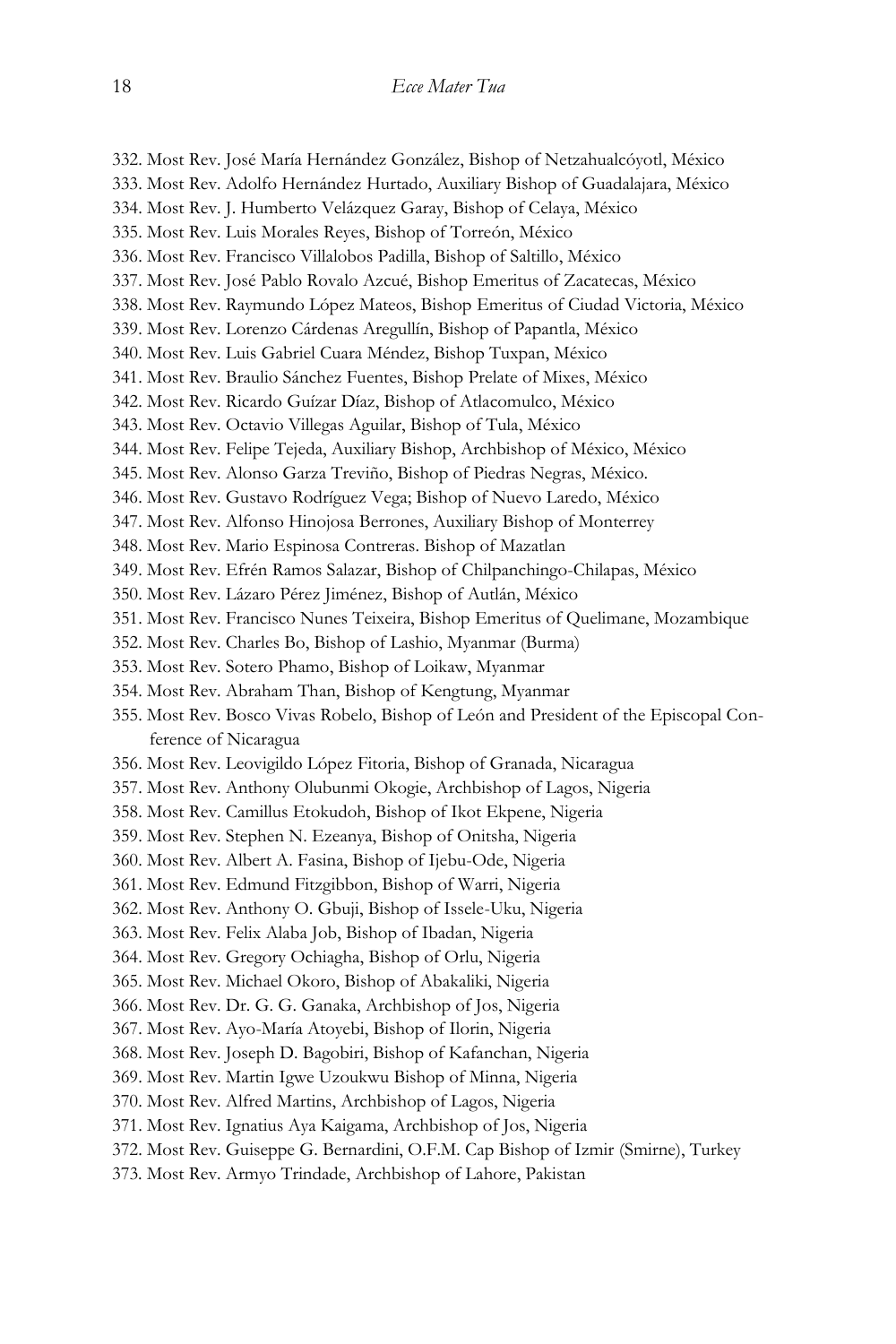- 374. Most Rev. Daniel Enrique Nuñez, Bishop of David, Panama
- 375. Most Rev. Ismael Rolón, Archbishop Emeritus of Asunción, Paraguay
- 376. Most Rev. Carlos M. Villalba Aquino, Bishop of San Juan Bautista de las Misiones, Paraguay
- 377. Most Rev. Augusto Beuzeville Ferro, Auxiliary Bishop of Piura, Peru
- 378. Most Rev. Hermann Artale C., Bishop of Huanuco, Peru
- 379. Most Rev. Antonio Hornedo, Bishop Emeritus of Chachapoyas, Peru
- 380. Most Rev. Alcides Mendoza Castro, Archbishop of Cusco, Peru
- 381. Most Rev. Oscar Rolyo Cantuarias, Archbishop of Piura, Peru
- 382. Most Rev. Ignacio De Orbegozo y Goicoechea, Bishop of Chiclayo, Peru
- 383. Most Rev. Ricardo Dury Flórez, Archbishop Emeritus of Callao, Peru
- 384. Most Rev. Jesús Mateo Calderon Barrue, Bishop of Puno, Peru
- 385. Most Rev. Generoso C. Camiña, Bishop of Digos, Philippines
- 386. Most Rev. Mons. Leo E. Labiste, Administrator of Iligan, Philippines
- 387. Most Rev. Florentino F. Cinense, Bishop of Tarlac, Philippines
- 388. Most Rev. Jesus C. Galang, Bishop of Urdaneta, Philippines
- 389. Most Rev. Jesus A. Dosado, Archbishop of Ozamis, Philippines
- 390. Most Rev. Gaudencio Rosales, Archbishop of Lipa, Philippines
- 391. Most Rev. Maríano G. Gaviola, Archbishop Emeritus of Lipa, Philippines
- 392. Most Rev. Vicente T. Ataviado, Bishop of Maasin, Philippines
- 393. Most Rev. Cirilo R. AlMario, Bishop of Malolos, Philippines
- 394. Most Rev. Prospero N. Arellano, Bishop of Libmanan, Philippines
- 395. Most Rev. Patricio H. Alo, Bishop of Mati, Philippines
- 396. Most Rev. Antonio Ll. Mabutas, Archbishop of Davao, Philippines
- 397. Most Rev. Jesus B. Tuquib, Archbishop of Cagayan de Oro, Philippines
- 398. Most Rev. Filomeno G. Bactol, Bishop of Naval, Philippines
- 399. Most Rev. Angel N. Lagdameo, Bishop of Dumaguete, Philippines
- 400. Most Rev. Manuel Salvador, Coadjutor of Cebu, Philippines
- 401. Most Rev. Emilio L. Bataclan, Bishop of Iligan, Philippines
- 402. Most Rev. Francisco R. Cruces, Archbishop Emeritus of Zamboanga, Philippines
- 403. Most Rev. Diosdado A. Talamayan, Archbishop of Tuguegarao, Philippines
- 404. Most Rev. Ireneo A. Amantillo, Bishop of Tyag, Philippines
- 405. Most Rev. Leopoldo S. Tumulak, Bishop of Tagbilaran, Philippines
- 406. Most Rev. Christian Vicente F. Noel, Bishop of Talibon, Philippines
- 407. Most Rev. Miguel Cinches, Bishop of Surigao, Philippines
- 408. Most Rev. Federico Escaler, Bishop of Ipil, Philippines
- 409. Most Rev. Camilo GregoRío, Bishop of Bacolod, Philippines
- 410. Most Rev. Zacharias Jimenez, Bishop of Pagadian, Philippines
- 411. Most Rev. Julio Labayen, Bishop of Infanta, Philippines
- 412. Most Rev. Jose Manguiran, Bishop of Dipolog, Philippines
- 413. Most Rev. Vincente Manuel, Bishop of San Jose in Mindoro, Philippines
- 414. Most Rev. Raul Martirez, Bishop of San Jose de Antique, Philippines
- 415. Most Rev. Nicolas Mondejar, Bishop of San Carlos, Philippines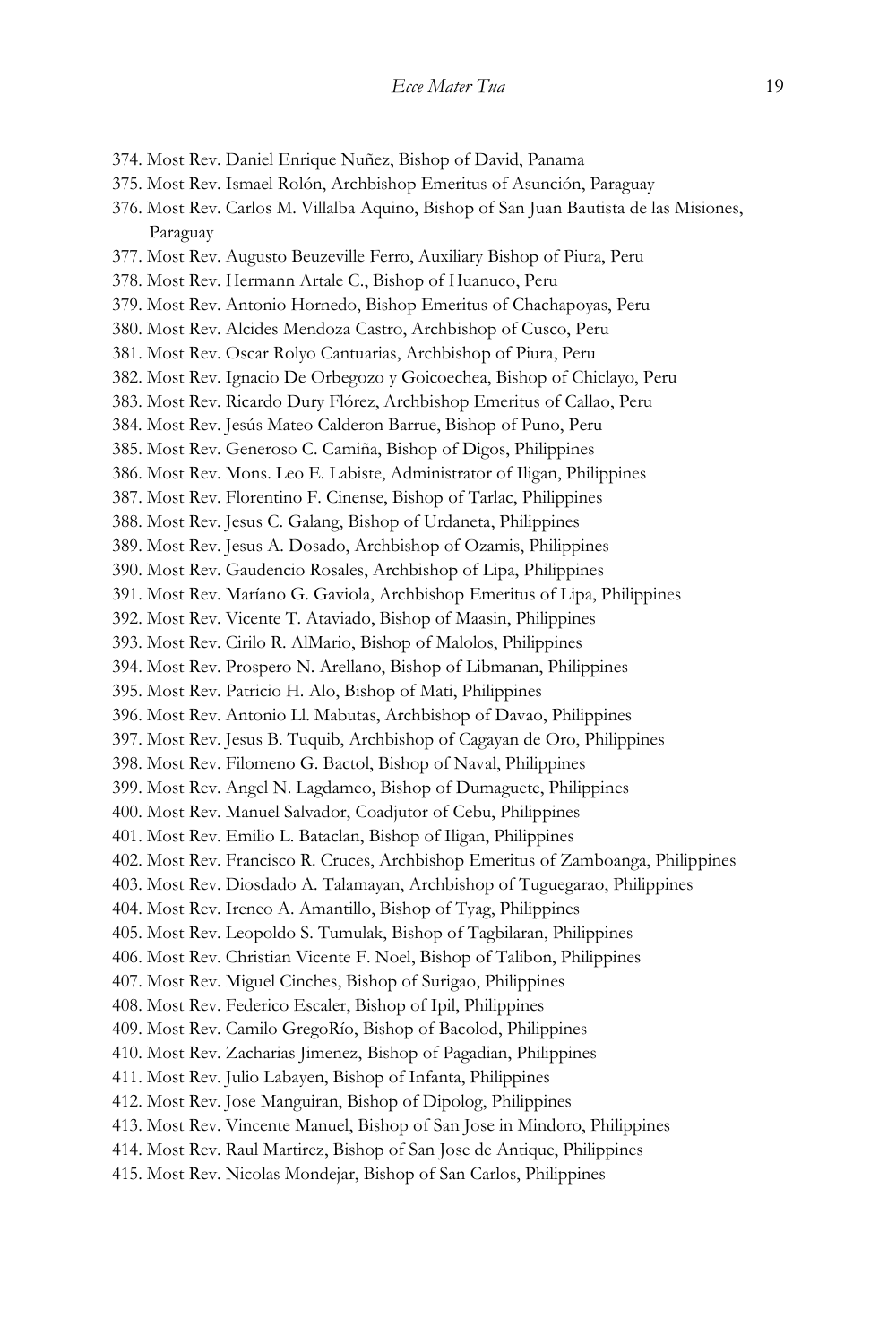416. Most Rev. Vicente Navarra, Bishop of Kabankalan, Philippines 417. Most Rev. Honesto Pacana, Bishop of Malaybalay, Philippines 418. Most Rev. Juan de Dios Pueblos, Bishop of Kidapawan, Philippines 419. Most Rev. Antonio Tobias, Bishop of San Fernyo de la Union, Philippines 420. Most Rev. Ramon Villena, Bishop of Bayombong, Philippines 421. Most Rev. Ramon C. Argüelles, Vesc. tit. of Ros Cre, Philippines 422. Most Rev. Maximiano T. Cruz, Bishop of Calbayog, Philippines 423. Most Rev. Leonardo Y. Medroso, Bishop of Borongan, Philippines 424. Most Rev. Juan N. Nilmar, Bishop Emeritus of Kalibo, Philippines 425. Most Rev. Jesus Y. Varela, Bishop of Sorsogon, Philippines 426. Most Rev. Salvador Q. Quizon, Bishop of Taal, Philippines 427. Most Rev. Ernesto Salgado, Apostolic Vicarof Baguio, Philippines 428. Most Rev. Vicente Salgado y Garrucho, Bishop of Romblon, Philippines 429. Most Rev. Antonio Rañola, tit Bishop of Claterna, Philippines 430. Most Rev. Precioso Cantillas, tit. Bishop of Claterna, Philippines 431. Most Rev. Teodoro Bacani, tit. Bishop of Gauriana, Philippines 432. Most Rev. Wilfredo D. Manlapaz, Bishop of Tagum, Philippines 433. Most Rev. Salvador L. Lazo, Bishop Emeritus of San Fernyo of la Union, Philippines 434. Most Rev. Antonio Y. Fortich, Bishop Emeritus of Bacolod, Philippines 435. Most Rev. Benjamin J. Almoneda, Bishop of Daet, Philippines 436. Most Rev. Camilo D. Gregorio, Prelado of Batanes, Philippines 437. Most Rev. Paciano Basilio Aniceto, Archbishop of San Fernando, Philippines 438. Most Rev. Pedro Rosales Dean, Archbishop Emeritus of Palo, Philippines 439. Most Rev. Leonardo Zamora Legaspi, Archbishop Emeritus of Caceres, Philippines 440. Most Rev. Carmelo Dominador Flores Morelos, Archbishop Emeritus of Zamboanga, Philippines 441. Most Rev. John Tseng Chien-tsi, Auxiliary Bishop of Hwalien, Taiwan 442. Most Rev. Hermann Raich, Bishop of Wabag, Papua New Guinea 443. Most Rev. Kazimierz Majdanski, Archbishop Emeritus of Szczecin-Kamien, Poly 444. Most Rev. Alberto Cosme do Amaral, Bishop Emeritus of Leiria-Fatima, Portugal 445. Most Rev. Joao Pereira Venancio, Bishop Emeritus of Leiria-Fatima, Portugal 446. Most Rev. Serafim de Sousa Ferreira e Silva, Bishop of Leiria-Fatima, Portugal 447. Most Rev. Júlio Tavares Rebimbas, Archbishop of Porto, Portugal 448. Most Rev. Domingos de Pinho Bryao, Suffragan Bishop Emeritusof Novara, Portugal 449. Most Rev. Maurílio Jorge Quintal de Gouveia, Archbishop of Évora, Portugal 450. Most Rev. David de Sousa, Archbishop Emeritus of Évora, Portugal 451. Most Rev. Aurélio Granada Escudeiro, Suffragan Bishop of Angra, Portugal 452. Most Rev. Manuel D'Almeida Trindade, Bishop Emeritus of Aveiro, Portugal 453. Most Rev. José Pedro da Silva, Bishop Emeritus of Viseu, Portugal 454. Most Rev. António Cardoso Cunha, Bishop Emeritus of Vila Real, Portugal 455. Most Rev. Manuel de Jesus Pereira, Bishop Emeritus of Braganca, Portugal 456. Most Rev. Manuel Franco da Costa de Oliveira Falcão, Bishop of Beja, Portugal 457. Most Rev. Manuel dos Santos Rocha, Bishop Emeritus of Beja, Portugal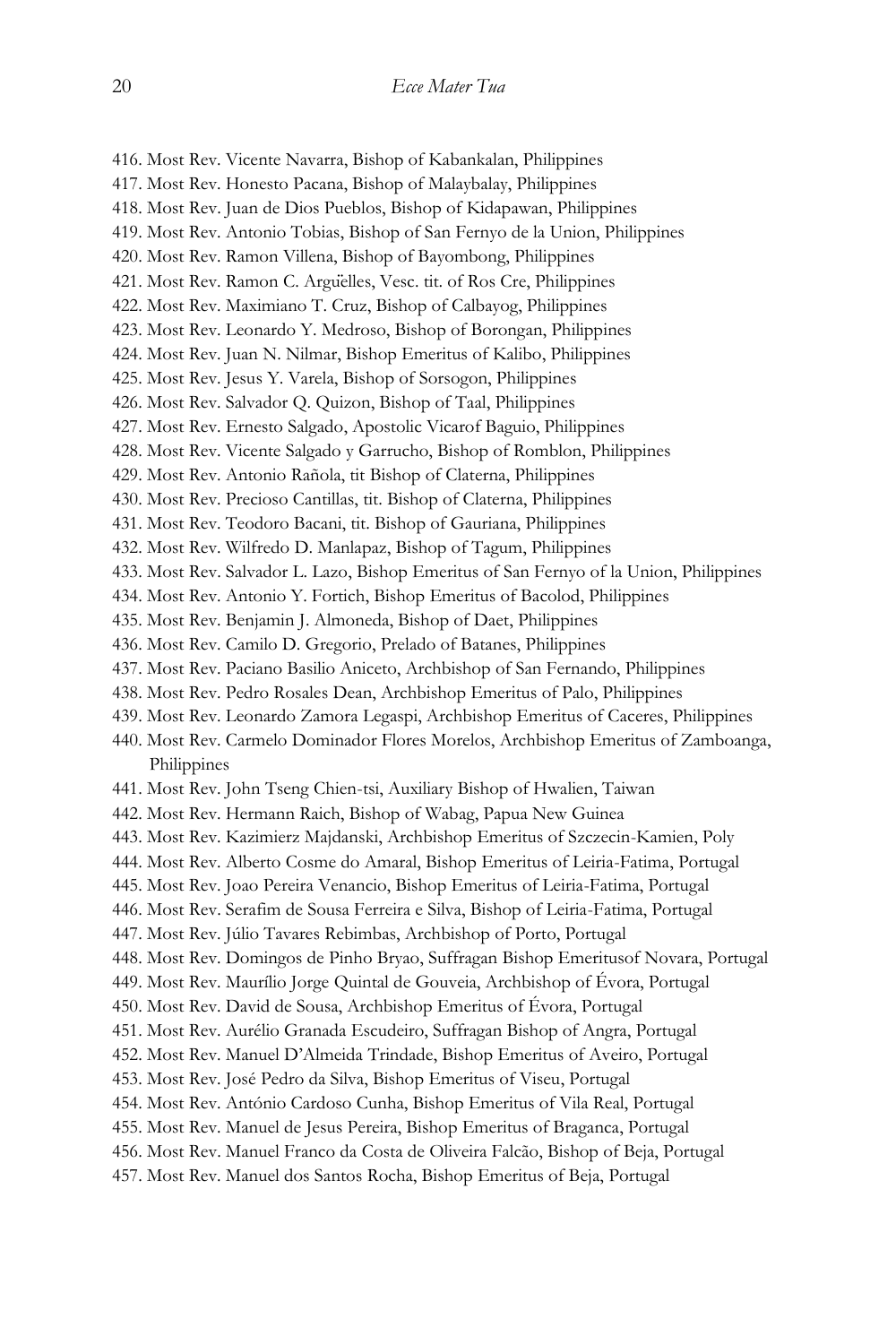- 458. Most Rev. Manuel Afonso de Carvalho, Bishop Emeritus of Angra, Portugal
- 459. Most Rev. Florentino de Yrade e Silva, Bishop Emeritus of Fàro, Portugal
- 460. Most Rev. Policarpo da Costa Vaz, Bishop Emeritus of Guarda, Portugal
- 461. Most Rev. Manuel Ferreira Cabral, Suffragan Bishop Emeritus of Braga, Portugal
- 462. Most Rev. Francisco María da Silva, Archbishop Emeritus of Braga, Portugal
- 463. Most Rev. António de Castro Xavier Monteiro, Archbishop of Lamego, Portugal
- 464. Most Rev. Augusto César Alves Ferreira da Silva, Bishop of Portalegre y Castelo Branco, Portugal
- 465. Most Rev. Agostinho Joaquim Lopes de Moura, Bishop Emeritus of Portalegre y Castelo Branco, Portugal
- 466. Most Rev. Francesco Franzi, Suffragan Bishop Emeritus of Novara, Portugal
- 467. Most Rev. Abilio Rivas Archbishop, Portugal
- 468. Most Rev. Fremiot Torres Oliver, Bishop of Ponce, Puerto Rico
- 469. Most Rev. Patricio Hacbang Alo. Bishop, Philippines
- 470. Most Rev. Ioan Robu, Archbishop of Bucharest, Romania
- 471. Most Rev. Alojzij Sustar, Archbishop of Ljubljana, y President of Slovenia Bishop Conference, Slovenia
- 472. Most Rev. Eduard Kojnok, Bishop of Roznava, Slovenská Republika
- 473. Most Rev. Fulgence Werner Le Roy, Bishop of Pietersburg, South Africa
- 474. Most Rev. Edmund J. Fernyo, Bishop of Badulla, Sri Lanka
- 475. Most Rev. J. Kingsley Swampillai, Bishop of Trincomalee-Batticaloa, Sri Lanka
- 476. Most Rev. Raymond Peiris, Bishop of Kurunegala, Sri Lanka
- 477. Most Rev. Joseph Mounayer, Syrian Catholic Archbishop of Damascus, Syria
- 478. Most Rev. Paolino Lukudu Loro, Archbishop of Juba, Sudan
- 479. Most Rev. Magnus Mwalunyungu, Bishop of Tunduru, Masasi, Tanzania
- 480. Most Rev. Fortunatus M. Lukanima, Bishop of Arusha, Tanzania
- 481. Most Rev. Mario A. Mgulunde, Archbishop of Tabora, Tanzania
- 482. Most Rev. Jozef Marianus Punt, Bishop of Haarlem-Amsterdam, Holanda
- 483. Most Rev. Pierre Dubois, Bishop Emeritus of Istanbul, Turkey
- 484. Most Rev. Paul L. Kalya, Bishop of Fort Portal, Ugya
- 485. Most Rev. Daniel J. Mullins, Bishop of Menevia, Swansea Wales, United Kingdom
- 486. Most Rev. Raúl Scarrone, Bishop of Florida, Uruguay
- 487. Most Rev. Pablo Jaime Galimberti di Vietri, Bishop of San José de Mayo, Uruguay
- 488. Most Rev. Víctor Gil Lechoza, Bishop of Minas, Uruguay
- 489. Most Rev. Thomas V. Daily, Bishop of Brooklyn, U.S.A.
- 490. Most Rev. Nicolas D'Antonio, O.F.M., Auxiliary Bishop of New Orleans, U.S.A.
- 491. Most Rev. Nicholas Elko, Archbishop of Cincinnati, U.S.A.
- 492. Most Rev. John J. Fitzpatrick, Bishop Emeritus of Brownsville, U.S.A.
- 493. Most Rev. Charles V. Grahmann, Bishop of Dallas, U.S.A.
- 494. Most Rev. Vincent M. Harris, Bishop of Austin, U.S.A.
- 495. Most Rev. Donald Montrose, Bishop of Stockton, U.S.A.
- 496. Most Rev. Edward J. Slattery, Bishop of Tulsa, U.S.A.
- 497. Most Rev. James S. Sullivan, Bishop of Fargo, U.S.A.